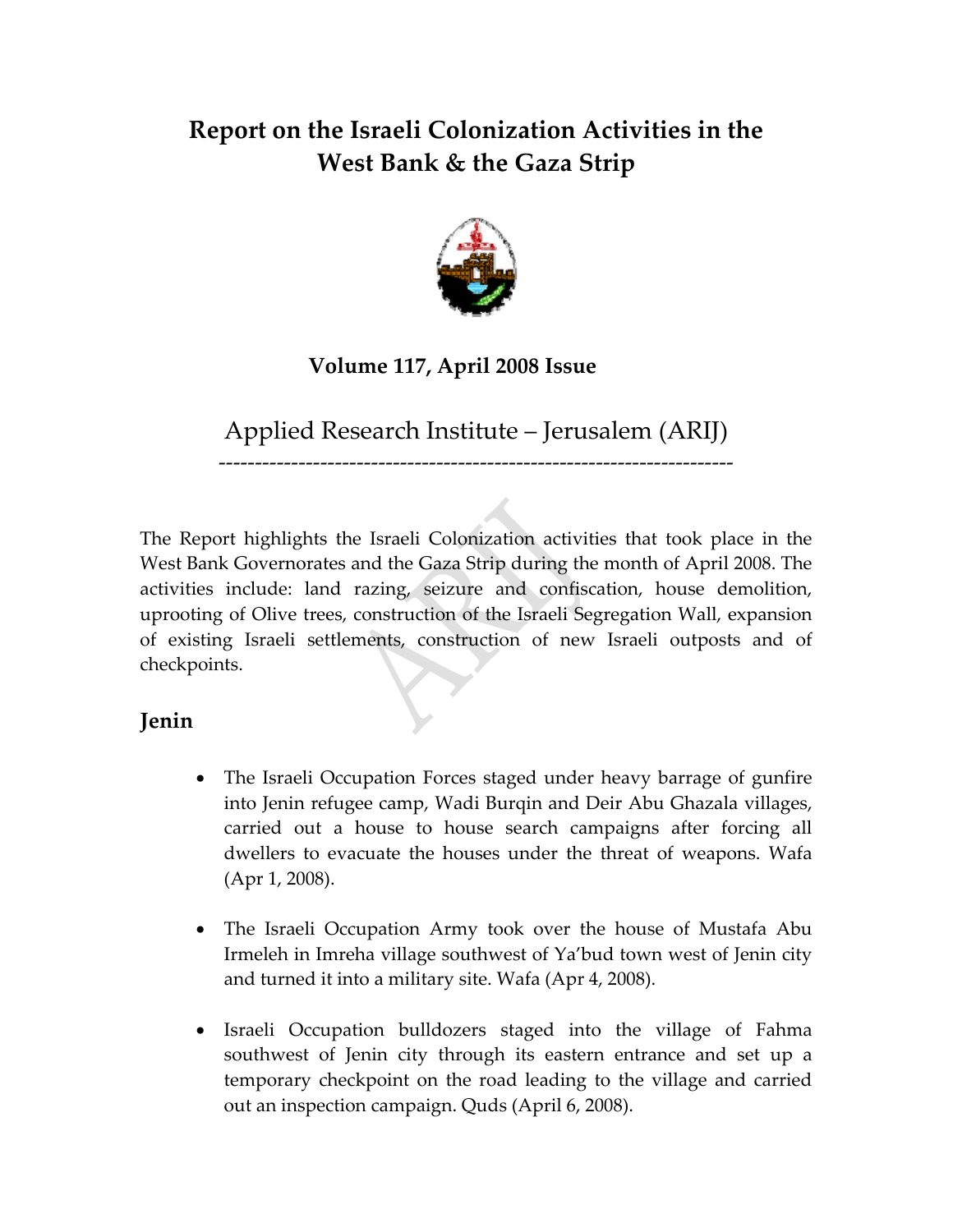- The Israeli Occupation Army continued barring Palestinian landowners from accessing their lands behind the Wall's path in Zabuba village northwest of Jenin city. Wafa (Apr 8, 2008).
- More than 15 Israeli Occupation vehicles invaded Jenin neighborhoods, searched houses and forced residents to evacuate them. Among the owners, the following was known: Abu Srour family. Quds (Apr 9, 2008).
- The Israeli Occupation Forces incurred into Zabuba village northwest of Jenin city and aggressed on the houses of Munther Nader Jeradat, Sabri Jalal Jeradat, Adnan and Jamal As'ad Jeradat, causing extensive loses and damages to the properties. Wafa (Apr 12, 2008).
- The Israeli Occupation Army invaded 'Anin town west of Jenin near the 1949 Armistice Line (Green Line) and surrounded some Palestinian houses and forced dwellers to evacuate them under the threat of weapons. Among the owners, the following was known Ahmad Kamal Issa. Quds (Apr 13, 2008).
- The IOF incurred into Jenin city and Deir Abu Deif village in the east and broke into the house of Ahmad Yasin under the pretext of looking for wanted Palestinian people. Wafa (Apr 14, 2008).
- The Israeli Occupation Forces staged into Zabuba and Rumana villages northwest of Jenin city, searched houses and caused loses to properties. The house of Fathi 'Amarneh was known. Quds (Apr 14, 2008).
- The Israeli Occupation troops incurred into Al Yamoun town and in Kafr Dan and Zabuba villages in Jenin Governorate, searched houses under the pretext of looking for wanted Palestinian people. Among owners, resident Ahmad 'Abed Al Latif 'Abed was known. Wafa (Apr 15, 2008).
- The IOF aggressed on two Palestinian houses owned by Jeradat family in Silet Al Harithiya town west of Jenin city and destroyed house properties. Maan News (Apr 16, 2008).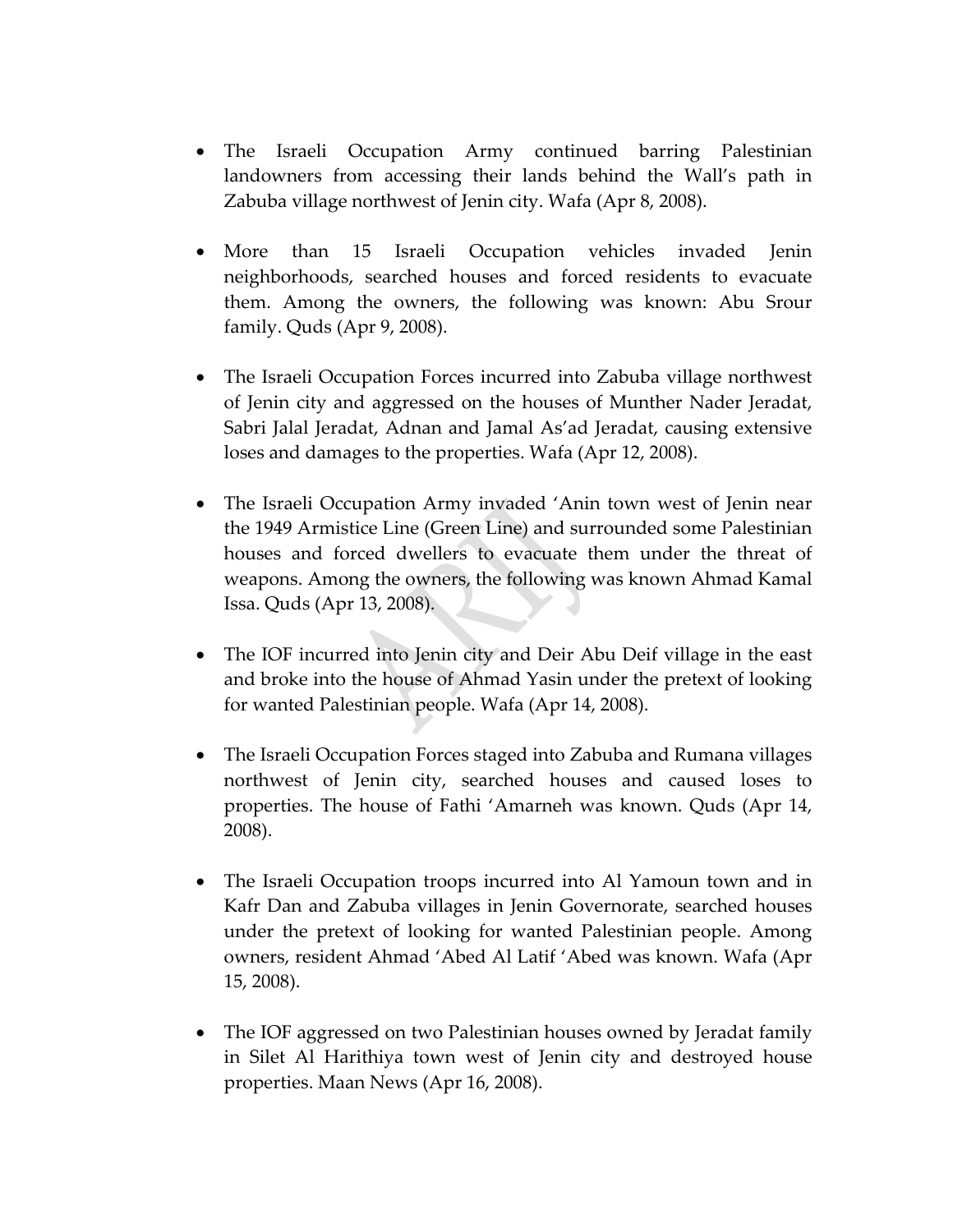- The Israeli Occupation Forces incurred into Al Yamun town west of Jenin city and searched the house of Bajis Hamidiya and destroyed house properties after forcing all dwellers to evacuate it. Wafa (Apr 21, 2008).
- The Israeli Occupation Army invaded Jenin city and Qabatyia town, broke into the Emirate Charity Committee, and confiscating properties. Wafa (Apr 22, 2008).
- The IOF invaded Al Yamun and Qabatya towns in Jenin Governorate and searched houses under the pretext of looking for wanted Palestinian people. Wafa (Apr 23, 2008).
- The Israeli occupation troops staged into Kafr Dan village west of Jenin city and set up temporary checkpoints at the villageʹs northern, eastern and southern entrances and held up people for inspection. Wafa (April 24, 2008).
- The IOF invaded Al Yamun town west of Jenin city, searched houses and detained residents. Wafa (Apr 27, 2008).
- The Israeli occupation troops took over the house of Emad 'Abed El 'Aziz Metani in Ya'bud town southwest of Jenin city and turned it into military site after detaining dwellers in one room. Quds (Apr 27, 2008).
- The Israeli Occupation Forces erected a temporary checkpoint on Jenin‐ Nablus roadway near Jaba' town south of Jenin city and detained Palestinian residents for hours. Wafa (Apr 29, 2008).
- The Israeli Occupation Army detained hundreds of Palestinian citizens on 'Araba‐ Ya'bud roadway southwest of Jenin Governorate for long time and restricted their movement. Wafa (Apr 30, 2008)

## **Ramallah**

• The Israeli Occupation Forces manning 'Atara checkpoint north of Ramallah city and at Al Nabi Saleh Gate northwest of the governorate restricted Palestinian movement and detained residents for long hours. Wafa (Apr 2, 2008).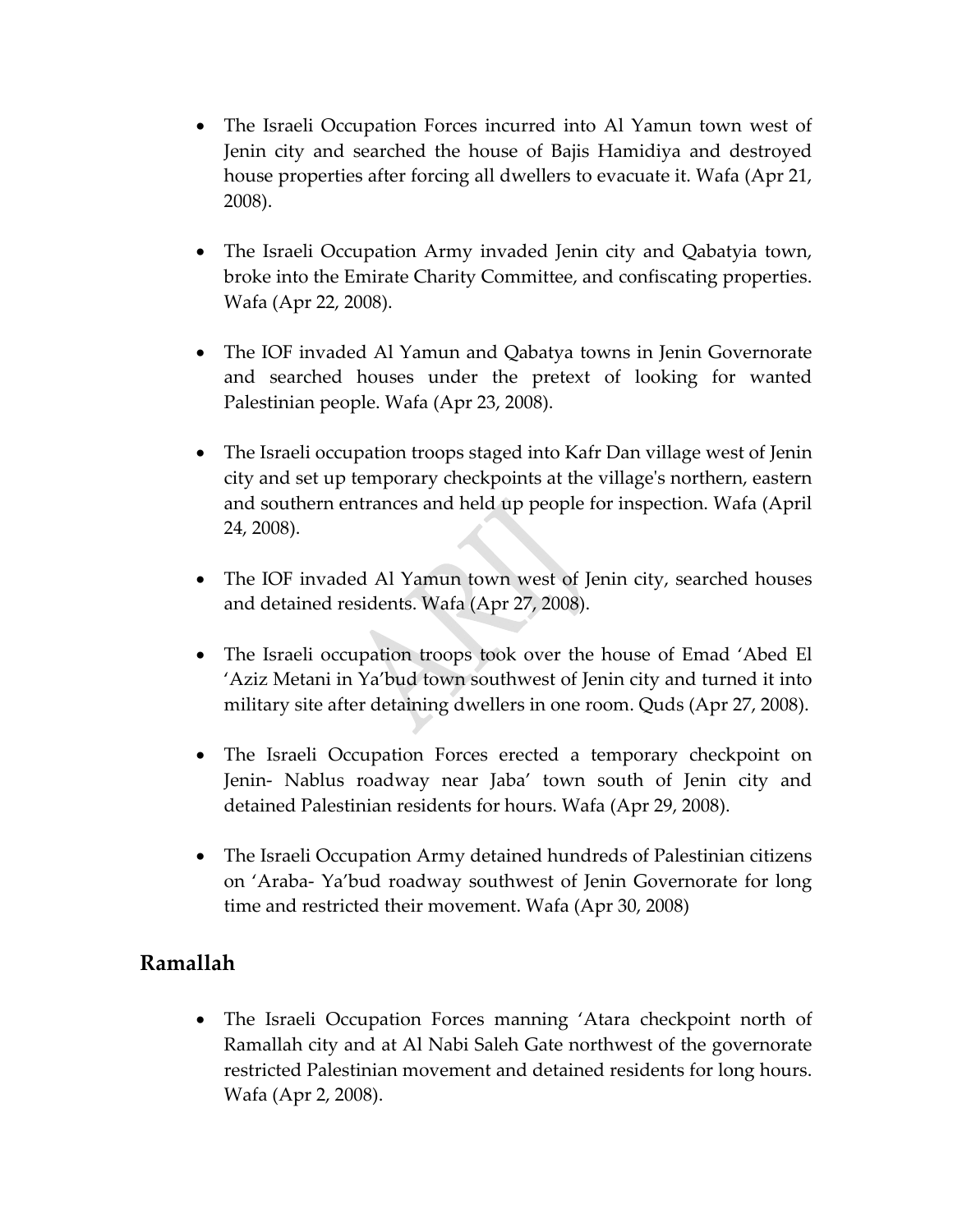- The Israeli Occupation Army broke into Al Bireh Municipality and confiscated files and properties after invading the Islamic Charity Committee and the house of Khaled Al Jably in Al Jenan neighborhood. In addition, the IOF staged into Umm Al Sharayet neighborhood and broke into Al Marjan and Al Maydan residential buildings. Wafa (Apr 3, 2008).
- The Israeli Occupation Army stormed Kharbatha Al Misbah village west of Ramallah city and searched Palestinian houses. Wafa (Apr 4, 2008).
- The Israeli Supreme Court issued an order to prevent the demolition of Deir Balut School due to the appeal filed to the court by residents. Quds (Apr 4, 2008).
- The Israeli Occupation Army broke into Maan Development Centre in Ramallah city, destroyed entrances and properties. Quds (Apr 4, 2008).
- The Israeli Occupation Army closed the Jerusalem Studio and transmitter of an English language radio station in Ramallah city claming that they were broadcasting without permit. Haaretz (Apr 8, 2008).
- The Israeli Occupation Army prevented Palestinian workers from Juhud society from rehabilitating the agricultural lands in Qibya village west of Ramallah under the pretext of being close to the Segregation Wall path. Wafa (Apr 9, 2008).
- The Israeli Occupation Forces broke into the house of the Palestinian parliament member Mariam Saleh and the house of Mahmoud Al Ramahy in Ramallah city and caused huge loses to properties after confiscating files and documents. PNN & Quds (Apr 16, 2008).
- The Israeli Occupation Army in Pesagot settlement invaded Al Bireh city, causing a state of panic to residents. Wafa (Apr 21, 2008).
- The Israeli Occupation Forces incurred into Deir Abu Mish'al village northwest of Ramallah Governorate and erected temporary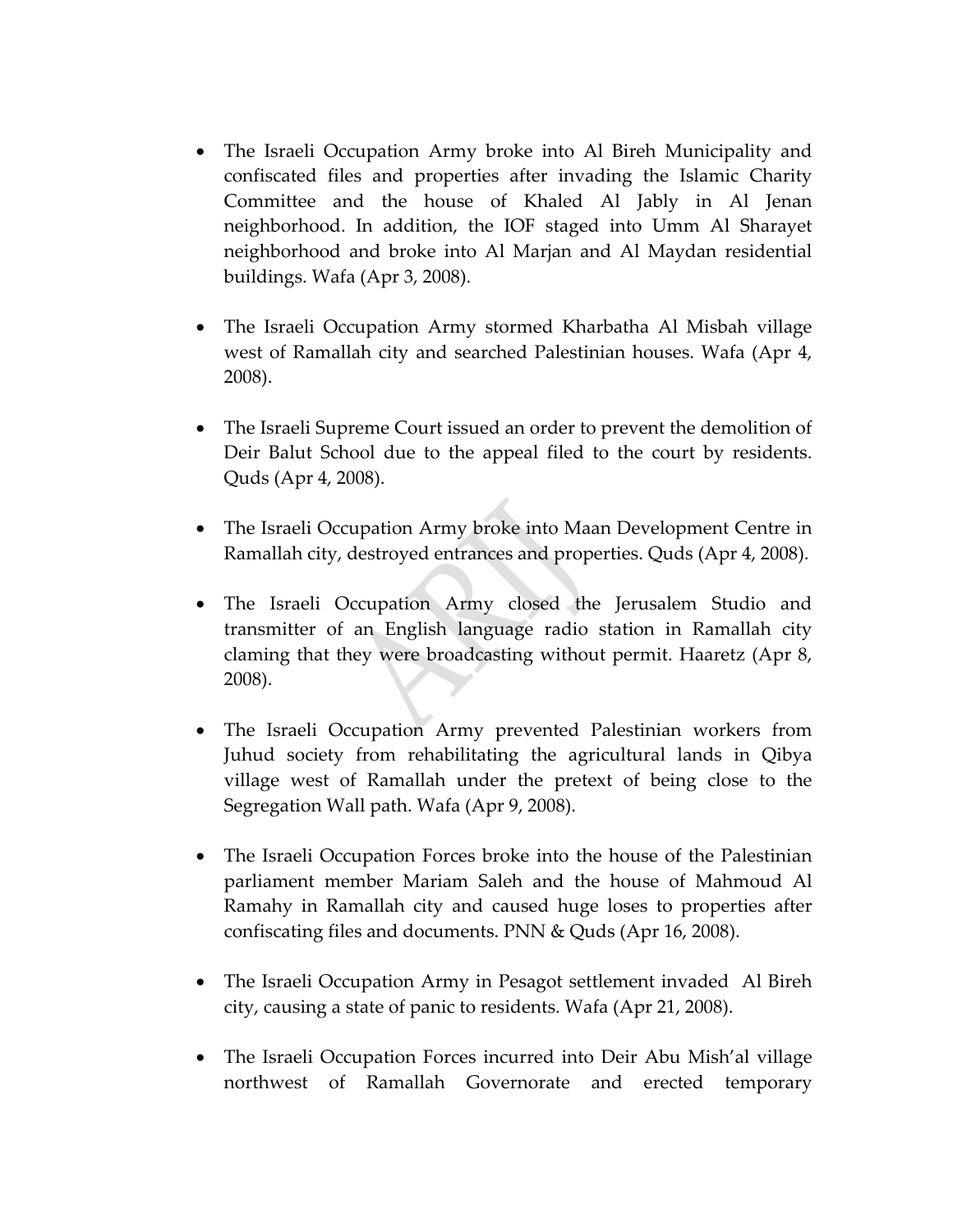checkpoints on the main entrances barring villagers from accessing their destinations. Wafa (Apr 22, 2008).

- Israeli Occupation Army closed the road near Al Nabi Saleh village and prevented villagers of northwest Ramallah villages and residents of Salfit city from accessing Ramallah and Al Bireh cities. Wafa (Apr 22, 2008).
- The Israeli Occupation Forces staged into Deir Ibzi' village west of Ramallah Governorate and searched the houses of 'Abed El Hamid Yousef Karaja and his sons Nael & Wael after detaining them in one room for hours. Wafa (Apr 23, 2008).
- The Israeli Occupation Army evacuated more than 40 Palestinian and International activists from Yad Ya'ir illegal outpost west of Ramallah city and allowed the entrance of Israeli settlers to the site. Arabs48 (Apr 24, 2008).
- The Israeli Occupation Forces invaded Ramallah, Al Bireh and Al Jalazoon refugee camp and searched houses. Wafa (Apr 28, 2008).
- The Israeli Occupation Authorities issued a new military order # (06/08/T) to confiscate 20 dunums of lands from Ni'lin village in an attempt to construct a crossing terminal under the name of "Qiryat Sefer". This new terminal will replace an exiting checkpoint located at the main entrance of the village; the plan of the terminal will hinder Palestinian villagers from using the main road which connects the eastern and western parts of the village and will ease the access of the Israeli settlers of Nili, Sefer and Na'lehsettlements with those inside the 1949 Armistice Line (Green Line). Quds (Apr 29, 2008).
- The Israeli Occupation Forces demolished a synagogue in an illegal outpost near the northern West Bank settlement of Kochav Hashachar. Haaretz (Apr 30, 2008).

**Gaza**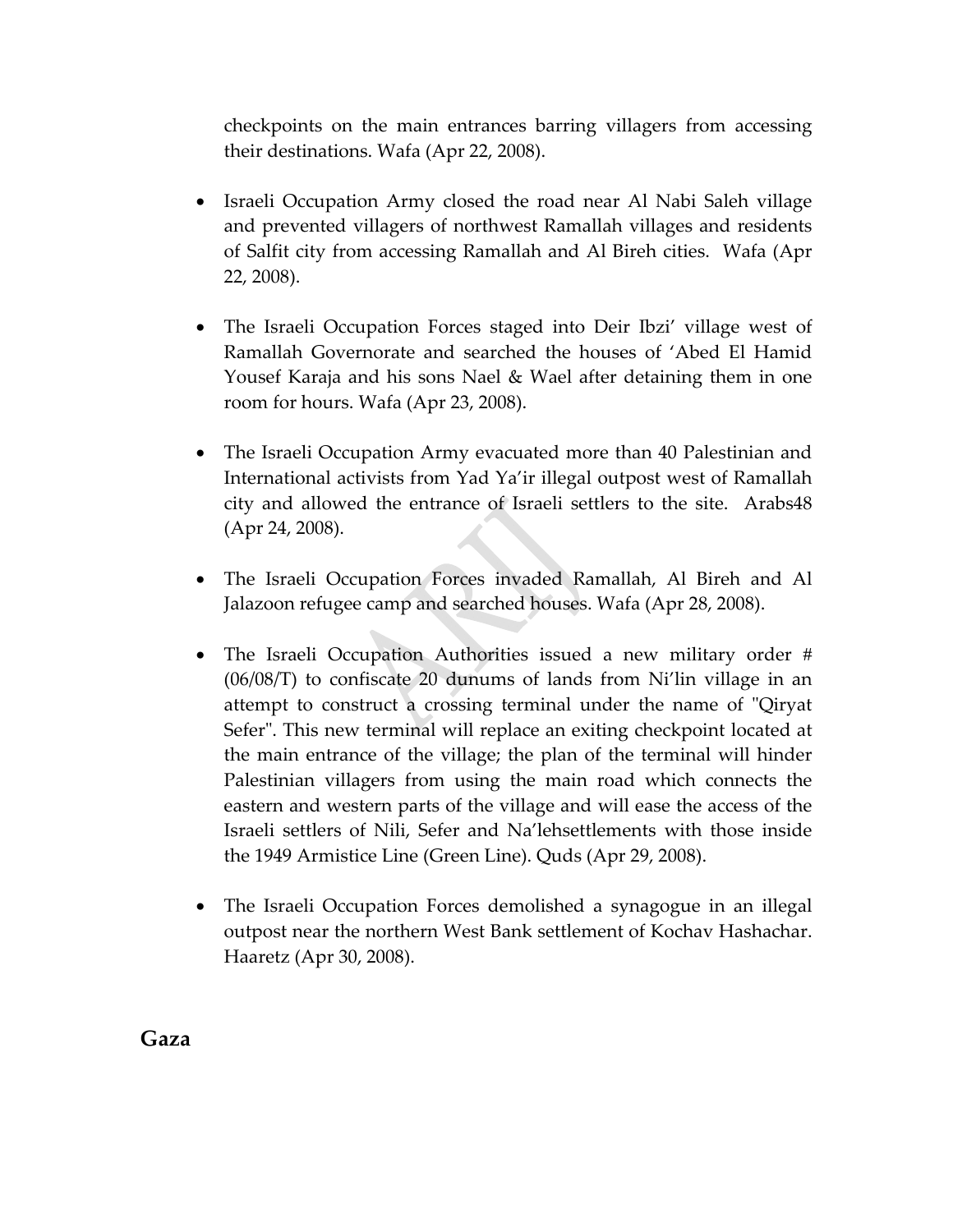- The Israeli Occupation bulldozers accompanied by the Israeli Army staged into Al Amal neighborhood northeast of Beit Hanun city and surrounded the houses of Wahdan and Abu 'Athra families, in addition to razing vast areas of agricultural lands in the neighborhood. Wafa (Apr 2, 2008).
- The Israeli Occupation Army accompanied by huge numbers of bulldozers invaded Al Sayfa area north of Beit Lahya town, searched Palestinian houses after forcing residents to evacuate them under the threat of weapon and razed agricultural lands. Wafa (Apr 3, 2008).
- The Israeli Occupation Bulldozers staged into east of Beit Hanun town and razed vast areas of agricultural lands owned by Yazid Jwajy, Sufian Na'im, Jaber Sa'adeh and Hasan Sa'adeh. The Israeli bulldozers also razed more than 60 dunums of lands planted with Almonds and Citrus trees two days ago in the town and destroyed water wells and agricultural stores. Wafa & Quds (Apr 7, 2008).
- The Israeli Occupation Army accompanied by Israeli bulldozers invaded Abu Safiya area east of Jabalya town and opened fire at the Palestinian landowners while they were working in their lands. Wafa (Apr 7, 2008).
- The Israeli Occupation Army shelled on the house of 'Abed Allah Bihar east of Al Buriej refugee camp and caused severe damages to the properties. Quds (Apr 7, 2008).
- The Israeli Occupation Forces staged into Al 'Atar hilltop east of Jabalya town and surrounded several numbers of Palestinian houses. In addition, the Israeli bulldozers razed agricultural lands in the area. Wafa (Apr 8, 2008).
- The Israeli Occupation Army opened fire at Palestinian houses in Khuza'a town east of Khan Yunis governorate, causing panic to residents particularly children. Wafa (Apr 8, 2008).
- The Israeli Occupation Forces continued their incursion into the east of Jabalya town, constructed earth mounds and erected roads through the agricultural lands in the area. Wafa (Apr 8, 2008).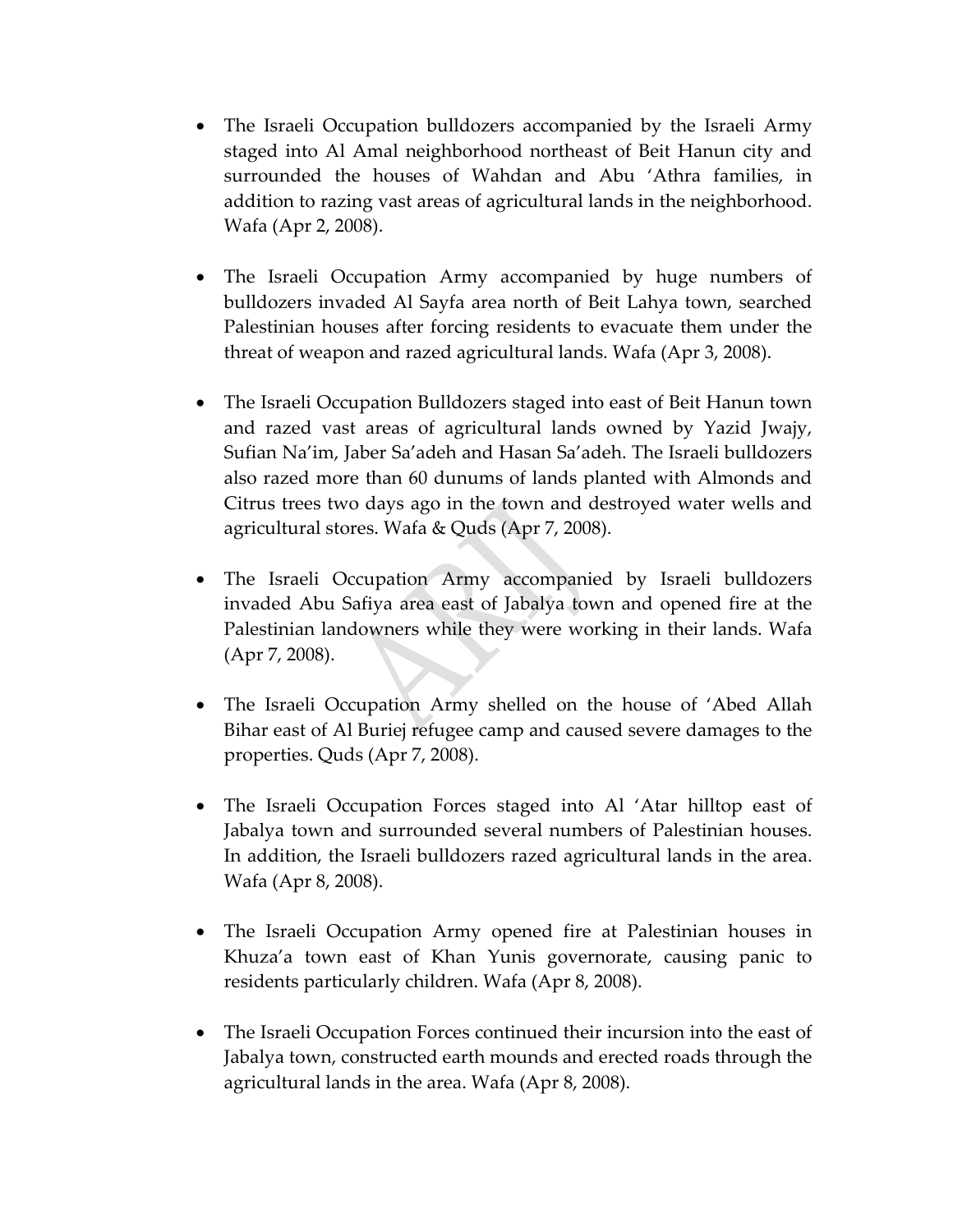- The Israeli Occupation bulldozers razed vast areas of lands planted with Olive trees east of Al Qarara town north of Khan Yunis owned by Abu Muner Al Agha, 'Abed Rabou Abu Daqa, Al Sumairy and Al Badersawy families. Wafa (Apr 9, 2008).
- The Israeli Occupation bulldozers uprooted more than 120 Olive trees owned by Muhammad Ahmad Abu Draz in 'Abasan Al Kabira town near Khan Yunis governorate. Wafa (Apr 9, 2008).
- The Israeli Occupation Forces shelled on the houses of Al Gharably and Al 'Ajla families east of Al Shaga'iya neighborhood to the east of Gaza city and caused damages to the properties. Wafa (Apr 9, 2008).
- For the third day on row, the Israeli Occupation bulldozers continued razing the agricultural lands planted with Citrus and Almonds east of Beit Hanun town. Wafa (Apr 10, 2008).
- The Israeli Occupation Army incurred into the east of Al Bureij refugee camp in the central of the Gaza Strip, demolished houses, destroyed infrastructure and razed vast areas of agricultural lands. Wafa (Apr 11, 2008).
- The Israeli Occupation troops opened fire at the Palestinian houses east of Al Maghazi refugee camp in the central of the Gaza Strip and caused severe damages. Wafa (Apr 11, 2008).
- The Israeli Occupation Army shelled on the house of Al 'Iwasy family east of Al Bureij refugee camp and caused extensive damage. In addition, the Israeli troops took over houses in Wadi Gaza area and turned them into military sites after partially demolishing parts of the walls. Among the owners, the following was known: the house of Hussein Abu Sa'ed. Quds (Apr 12, 2008).
- The Israeli Occupation Forces opened fire at the Palestinian houses east of Khan Yunis Governorate south of the Strip and caused extensive loses. Wafa (Apr 12, 2008).
- The Israeli Occupation Army notified resident Abu Suhaib Zaqut to evacuate his three‐storey house in Al Nasr neighborhood northwest of Gaza city preparing it for demolition. Wafa (Apr 13, 2008).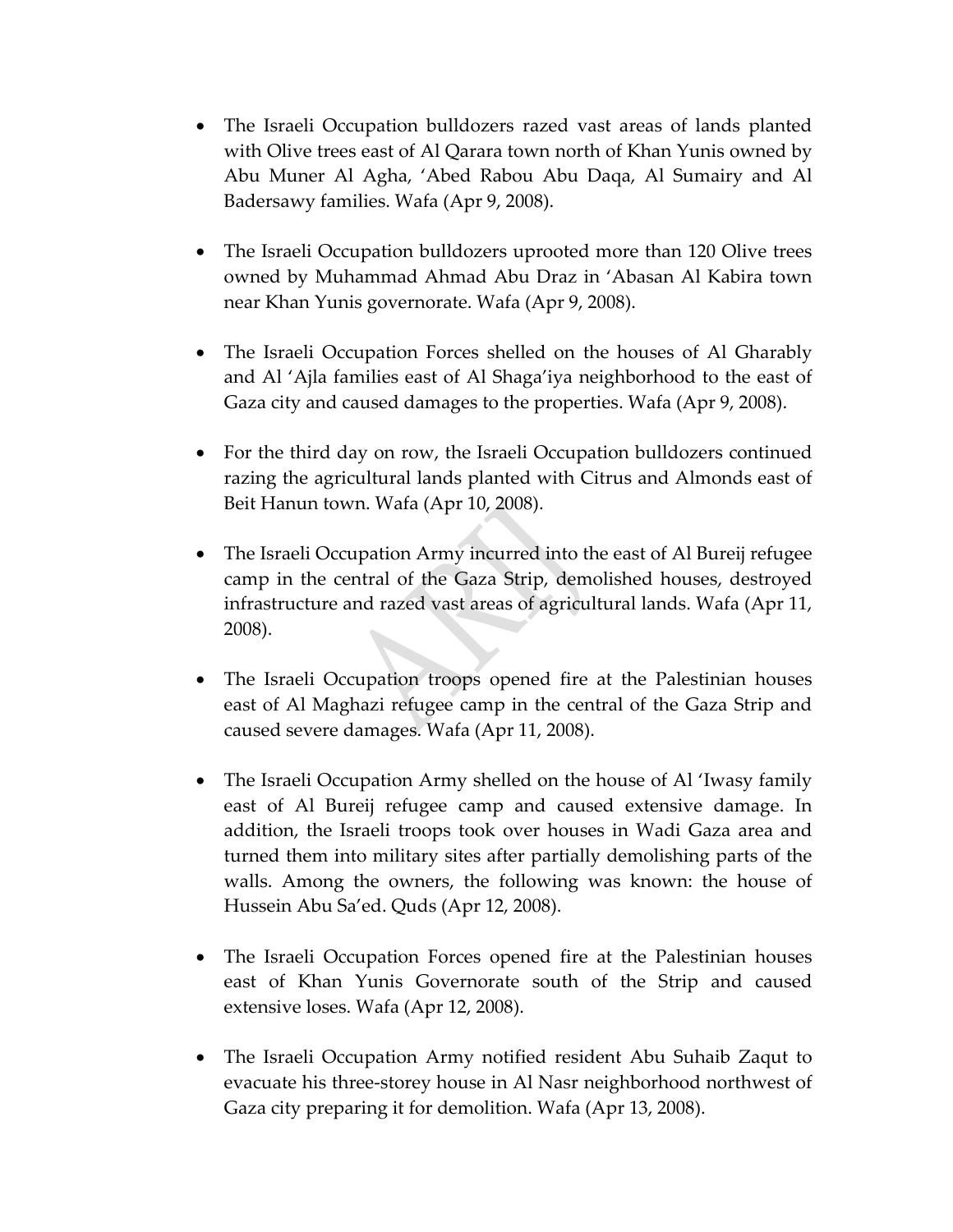- The Israeli Occupation Forces shelled on two Palestinian houses owned by Muhammad Higazy and Abu Mansour family in Al Sheikh Radwan neighborhood north of Gaza city, destroying one house and causing extensive loses to the other. Wafa (Apr 13, 2008).
- The Israeli Occupation troops opened fire at Al Waha and Al Sudaniya areas west of Beit Lahya town causing extensive loses. Quds (Apr 13, 2008).
- The Israeli Occupation Army incurred into the east of Al Qarara town northeast of Khan Yunis Governorate and took over five Palestinian houses along with Al Ma'ary School turning them into military posts. In addition, the Israeli bulldozers razed vast areas of agricultural lands owned by Yousef Khashan. Wafa & Maan News (Apr 15, 2008).
- The Israeli Occupation Army demolished a house owned by Al Kurd family east of Al Qarara town northeast of Khan Yunis Governorate. Wafa (Apr 15, 2008).
- The Israeli Occupation Forces withdrew from Al Shaja'ya neighborhood east of Gaza city leaving extensive damages to houses and agricultural lands. The following landowners were known, 'Ayad, Halas, Al Maghny and Al Shawa families. Wafa (Apr 16, 2008).
- The Israeli Occupation Army shelled on the Palestinian houses in Khaza'a town east of Khan Yunis town causing panic to residents. Wafa (Apr 15, 2008).
- The IOF demolished the two-storey house of Muhammad 'Awad Al Sumairy in Talet Al Kurd area near Kesufim military base northeast of Khan Yunis Governorate, turning it to a heap of rubble. Wafa (Apr 16, 2008).
- The Israeli Occupation Army opened fire at the Palestinian houses in Al Bureij refugee camp in the central of the Strip and in Juhr El Dik area southeast of Gaza city, causing panic and fear to residents. Wafa (Apr 16, 2008).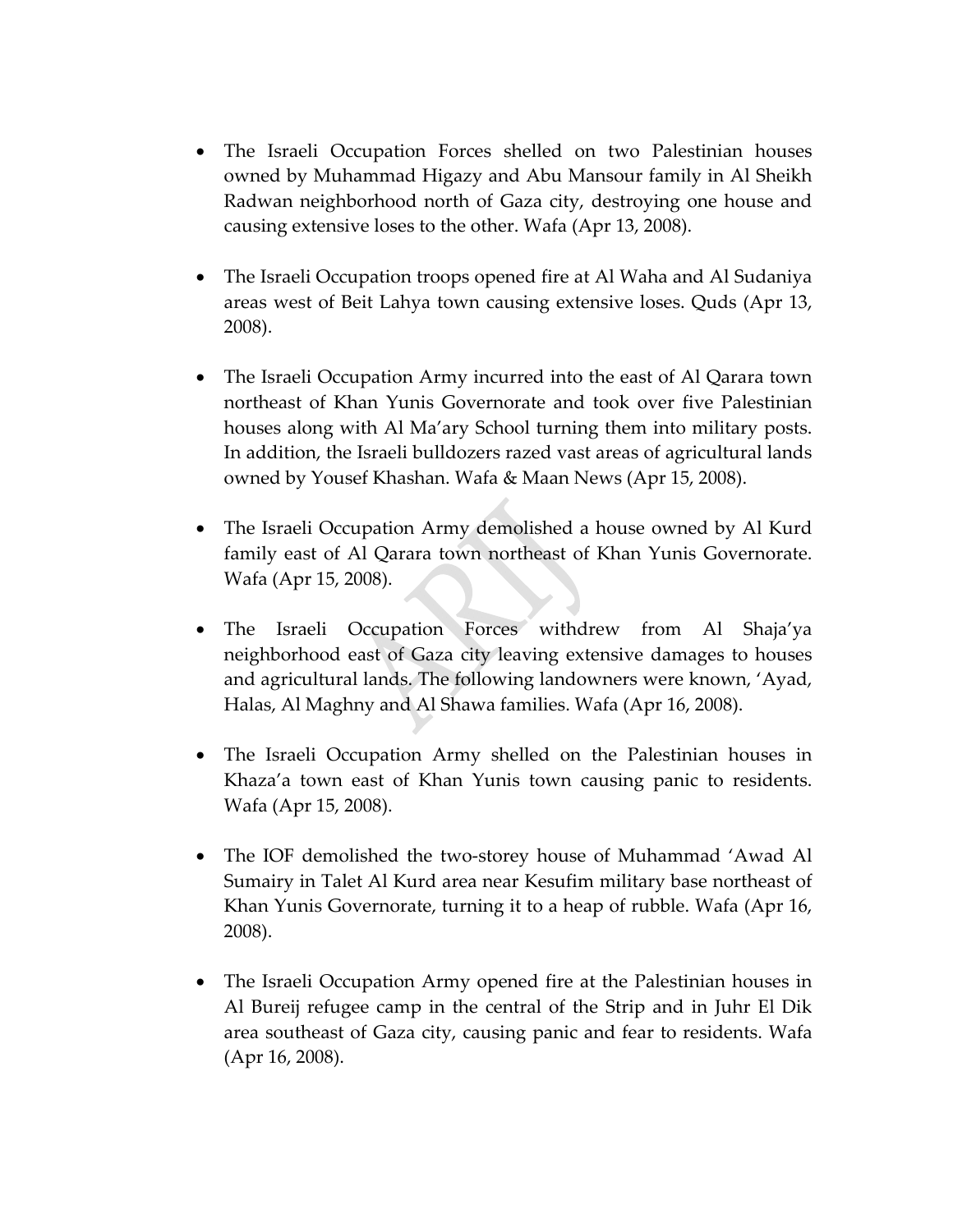- The IOF demolished four houses near Kesufim military base northeast of Khan Yunis Governorate and destroyed vast areas of agricultural lands. Wafa (Apr 16, 2008).
- The IOF in Kesufiem military base shelled on the Palestinian houses east of Al Qarara town north of Khan Yunis, causing damages to the properties. Wafa (Apr 18, 2008).
- The Israeli Occupation Army opened fire at the Palestinian houses east of Al Shaja'ya neighborhood east of Gaza city, causing extensive loses. Wafa (Apr 19, 2008).
- The Israeli Occupation Army opened fire at the Palestinian houses in Khuza'a town east of Khan Yunis Governorate and caused damages to the houses. Wafa (Apr 20, 2008).
- The Israeli Occupation bulldozers invaded Al Farahin area east of Khan Yunis and opened fire at Palestinian houses in the area. In addition, the IOF shelled on Palestinian houses in Khuza'a town east of Khan Yunis, causing extensive loses. Wafa (Apr 21, 2008).
- The Israeli Occupation Bulldozers staged into Khuza'a village, east of Khan Yunis city and razed 33 dunums of agricultural lands and destroyed 4 greenhouses, 3 agricultural pools, irrigation networks and 2 rooms. They also damaged a house. PCHRGAZA (April 22, 2008).
- The IOF took over the house of Al Barawy family and other tens houses owned by Al Masry family east of Beit Hanun town north of the Strip. Quds (Apr 22, 2008).
- The IOF aircraft shelled on Al Amal neighborhood in the west of Khan Yunis and hit the third floor of a 4‐storey apartment building owned by Husni 'Awadh Al‐Lahham. PCHRGAZA (April 23, 2008).
- The Israeli Occupation Bulldozers staged into Beit Hanoun city north of the Gaza Strip and razed hundreds of agricultural lands owned by Abu Rahmeh, Al Kafarneh and Abu Odeh families. Wafa (April 24, 2008).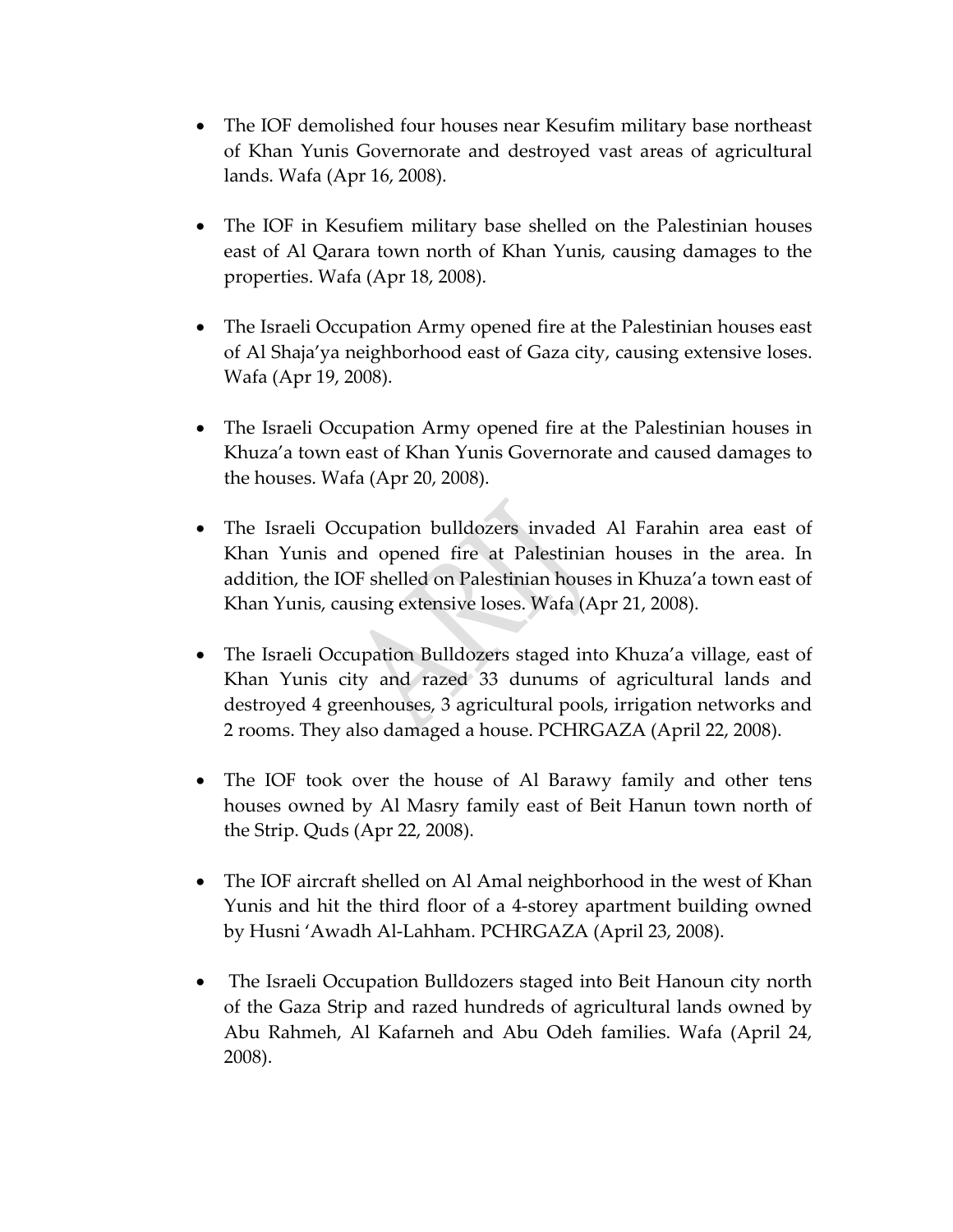- The Israeli war-planes shelled on the house of Ghassan Al Lahham in Al Amal neighborhood west of Khan Yunis city and caused severe damages to the properties. Wafa (April 24, 2008).
- The Israeli Occupation tanks shelled on 'Absan Al Kabera town east of Khan Yunis city and set fire into 10 dunums of Wheat Fields owned by Abu T'emeh and Abu Latifeh families. Wafa (April 24, 2008).
- The Israeli Occupation Forces shelled on the house of Tal'at Ma'rouf in Al Baraka neighborhood north of Beit Lahya town and completely destroyed it. Wafa (Apr 26, 2008).
- The Israeli Occupation Army incurred into Fawz Abu Hamam east of Deir Al Balah searched houses and razed vast areas of agricultural lands planted with Olives, Almonds, and Vine and also destroyed the bee farm which belongs to 'Ali Mahya Mustafa Gharab. Wafa & Al Watan Voice (Apr 27, 2008).
- The Israeli Occupation Army destroyed the house of Muhammad Abu I'tiq in 'Ezbat Beit Hanun to the north of the Strip. Wafa (Apr 28, 2008).
- The Israeli Occupation bulldozers razed 13 dunums of lands planted with water melon, Potatoes, Corn, lemon and Strawberry north and northwest of Beit Hanun town. Wafa & Quds (Apr 28, 2008).
- The Israeli Occupation Forces continued razing agricultural lands northwest of Beit Hanun town in Zumo and Al Ghazalat areas, causing extensive loses. Wafa (Apr 29, 2008).

#### **Bethlehem**

- The IOF invaded Al Duhaisha refugee camp south of Bethlehem city and searched the house of Ziyad Ahmad 'Arafa. Wafa (Apr 1, 2008).
- The Israeli Occupation Army staged into Al Rashayda and Tequ' villages southeast of Bethlehem city and broke into the houses of Muhammad 'Ali Rashayda, Daoud and 'Ali Al Sha'er. Wafa (Apr 2, 2008).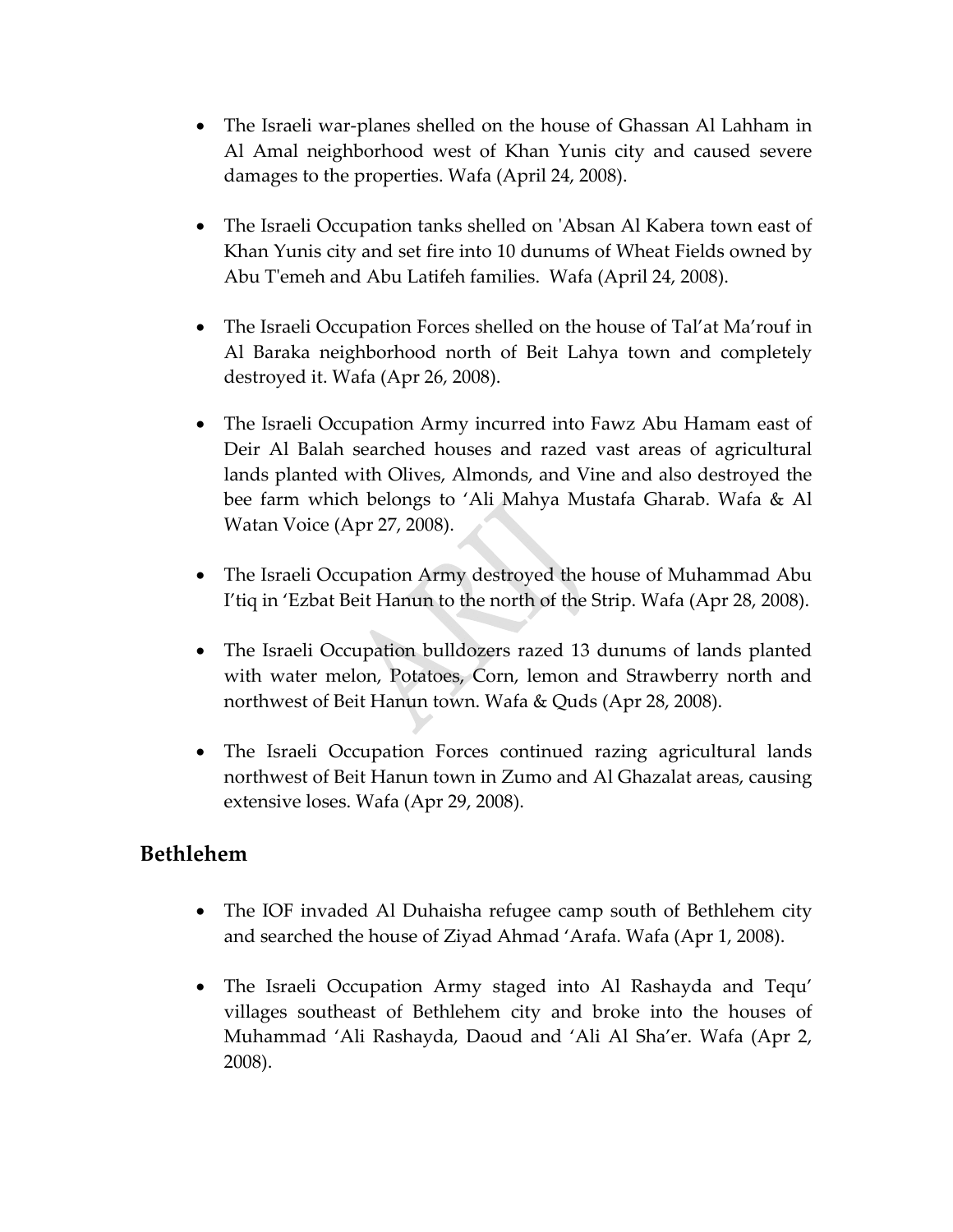- The Israeli settlers of Neve Daniel settlement southwest of Bethlehem city aggressed on Maysar 'Izat Muhammad lands in 'Ein Al 'Asafeer area in Al Khader village and uprooted tens of Olive and Almond Trees in the area in addition to demolishing a number of walls that were surrounding the land. Quds (April 7, 2008).
- The Israeli Supreme Court issued an order to evacuate the illegal Israeli outpost which was constructed on the lands of Mouner Musa in Al Khader town. IMEMC & Quds (Apr 7, 2008).
- The Israeli Occupation Army staged into Al Rashaydeh village east of Bethlehem city and aggressed on the house of Mit'ib Muhammad Rashaydeh, causing panic to residents. Quds (Apr 8, 2008).
- The Israeli Occupation Forces staged into Tequ' town and in Al Khader village east and west of Bethlehem city, searched houses and caused damages to properties. In addition, the IOF invaded Al Saf Street, Wadi Em 'Ali area and Al 'Ebayat and aggressed on Palestinian houses causing panic to residents. Quds (Apr 8, 2008).
- The Israeli committee 'Ir 'Amim announced that the Israeli Occupation Authorities are planning to construct religious college in the area between Abu Ghneim Mountain (Har Homa) east and Hebron Road to the west. PNN (Apr 9, 2008).
- The Israeli right-wing activities in Har Homa and Gush Eztion settlements are planning to construct new outpost on Tequ'- Jerusalem roadway in the area of the evacuated Shadme "'Ush Ghurab" military camp. Quds (Apr 9, 2008).
- The Israeli Occupation Forces incurred into Janata village east of Bethlehem city and broke into the houses of Samih 'Ali Khalil and 'Ali Ibrahim Abu Dayeh. Wafa (Apr 14, 2008).
- The Israeli settlers prevented Palestinian landowners in Al Ma'sara village south of Bethlehem city from accessing their agricultural lands behind the path of the Segregation Wall. Wafa (Apr 14, 2008).
- The Israeli Occupation Forces staged into the village of Za'tara east of Bethlehem city and carried out a house to house search campaign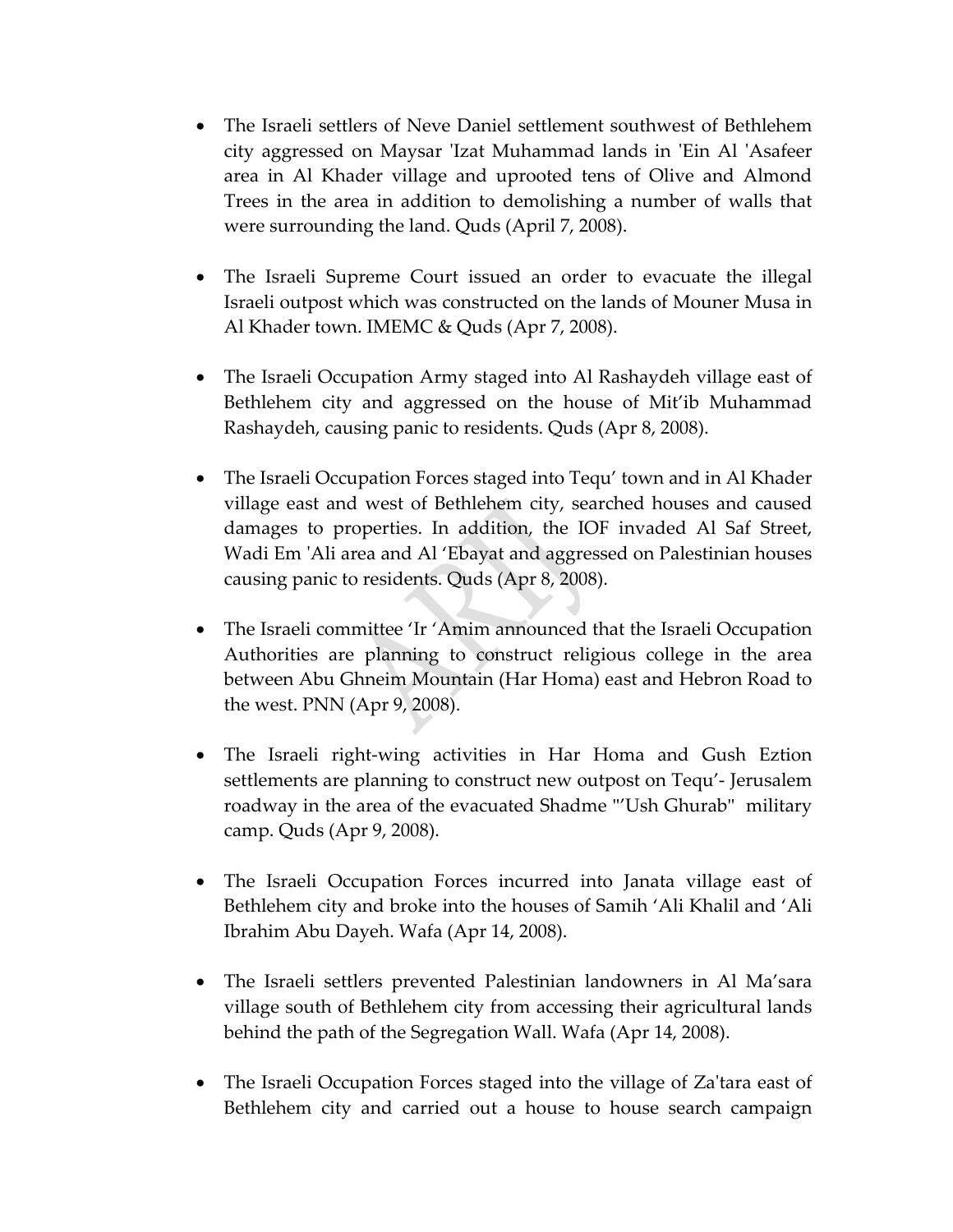which targeted the houses of Muhammad Salem Al Wahsh, Ibrahim Ahmad Al Wahsh, Ahmad Ibrahim Al Wahsh, Hatem Hasan Zawahreh, Muhammad Hasan Zawahreh, Musa Muhammad Al Wahsh and ʹAbd Muhammad Al Wahsh. Wafa & Quds (April 24, 2008).

• The Israeli Occupation Forces staged into Al Balu' area in Al Khadr village and searched a number of Palestinian houses. In addition, the IOF aggressed on the house of 'Ez El Din Al Natsheh in Bethlehem city city, causing states of panic and fear to residents. Wafa (Apr 28, 2008).

#### **Tubas**

- The Israeli settlers accompanied by the Israeli Forces invaded Al 'Aqaba village east of Tubas city and took photos of Palestinian houses and societies in the village. Wafa (Apr 1, 2008).
- Israeli Military activities are taking place in Ijme' area near Tubas city by the Israeli Occupation Army. Wafa (Apr 3, 2008).
- The Israeli Supreme ordered on the  $17<sup>th</sup>$  of April 2008 the demolition of 35 Palestinian structures in Al ʹAqaba village, east of Tubas Village. The order was based on a map that was distributed to village residents on May 10, 2007 by the Israeli Occupation Army in which the Al ʹAqaba village boundary is set to new parameters that will take out 80% of villageʹs lands out of the residents control. Al Hayat Al Jadedda (Apr 18, 2008).
- The Israeli Supreme Court agreed on demolishing all houses of Al 'Aqaba village east of Tubas city which are located outside the boundaries of the new Israeli Master plan which was handed out to villageʹs council last year which stipulates that only 3% of the village's lands will be accessible to villagers. Wafa (Apr 29, 2008).
- The Israeli Occupation Authorities handed out military warnings to residents of Al Farisiya Hamlet located 18 kilometers away from Tubas city to demolish their houses and evacuate the area. Wafa (Apr 29, 2008).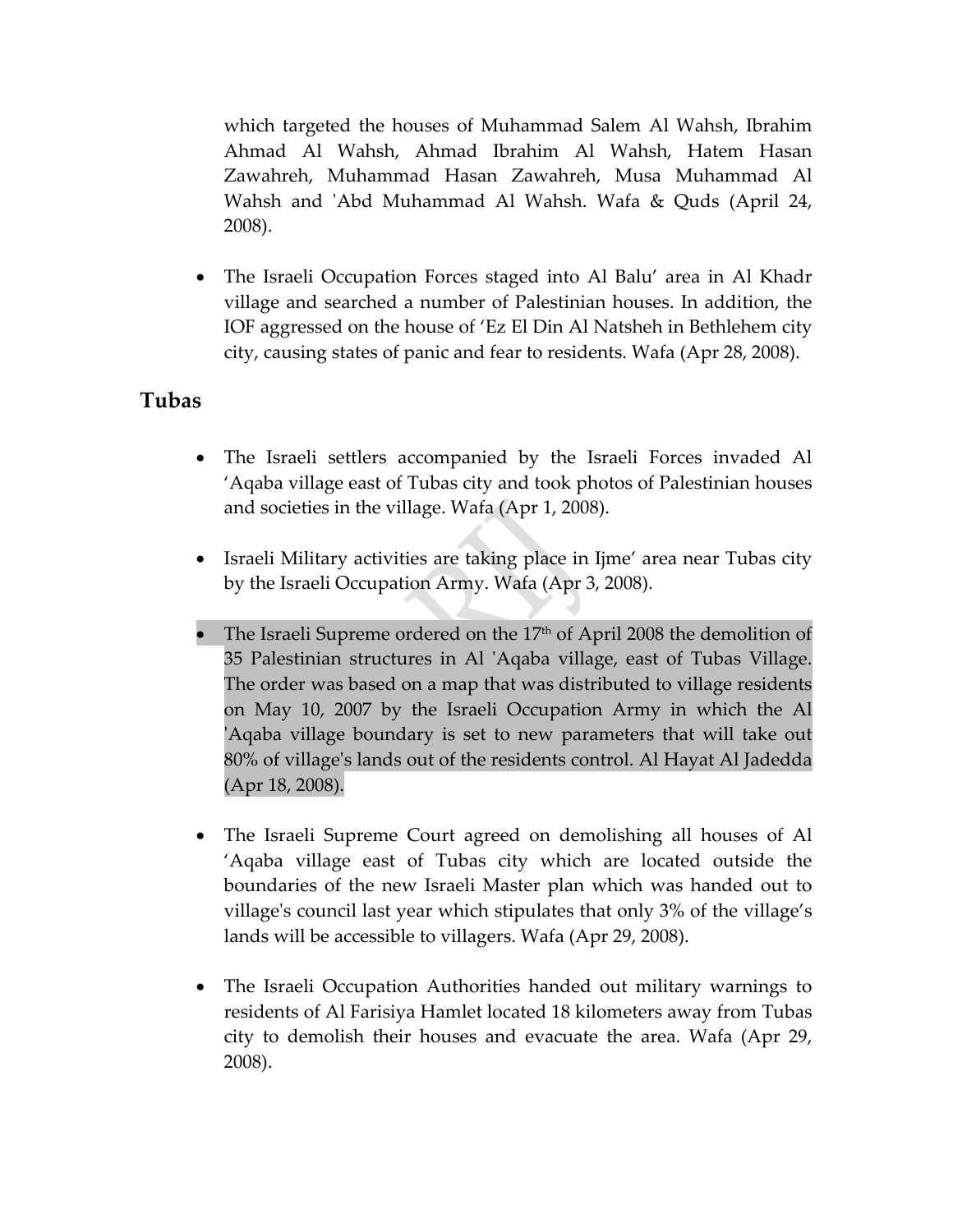### **Hebron**

- The Israeli settlers in Hebron city sealed off with glue the entrances of six stores owned by Palestinians. Settlers also sealed off the entrance to the offices of the Islamic Waqf in the Tomb of the Patriarchs. Jpost (Apr 1, 2008).
- The Israeli Occupation Forces broke into the house of Moʹtaz Al Qawasimeh in Hebron city and the house of Muhammad Mitlaq Al Jebawy in Idhna town and destroyed properties. Wafa (Apr 2, 2008).
- The IOF aggressed on the house of 'Izzat 'Abed El 'Aziz Al Natsheh in Hebron city and destroyed properties under the pretext of looking for wanted Palestinian people. Maan News (Apr 2, 2008).
- The Israeli Occupation Forces staged into the town of Bani Na'im, carried out a house to house search campaign and destroyed private properties to a number of Palestinian houses. Wafa (April 6, 2008).
- The Israeli Occupation Army invaded Hebron city and Beit 'Awa town southwest of the governorate, erected temporary checkpoints on the main entrances and searched houses owned by Salman Al Qawasmeh and Talab Muhammad Ahmad Al Sharawneh. Wafa (Apr 7, 2008).
- The Israeli Occupation Army and settlers aggressed on Palestinian residents of Al 'Aroub refugee camp and Yatta town north and south of Hebron city. Wafa (Apr 9, 2008).
- The IOF aggressed on the houses and commercial stores in Tafuh town west of Hebron city and dynamited door entrances. Among owners, the following were known: Rabe' Al Tarda and Muhammad Farar Al Tarda. Wafa (Apr 10, 2008).
- A group of Israeli settlers aggressed on farmer Sadiq Al Bari and his wife while they were working in their lands near Hebron city. IMEMC (Apr 13, 2008).
- The Israeli Occupation troops invaded Dura town southwest of Hebron city and searched several numbers of Palestinian houses. Among the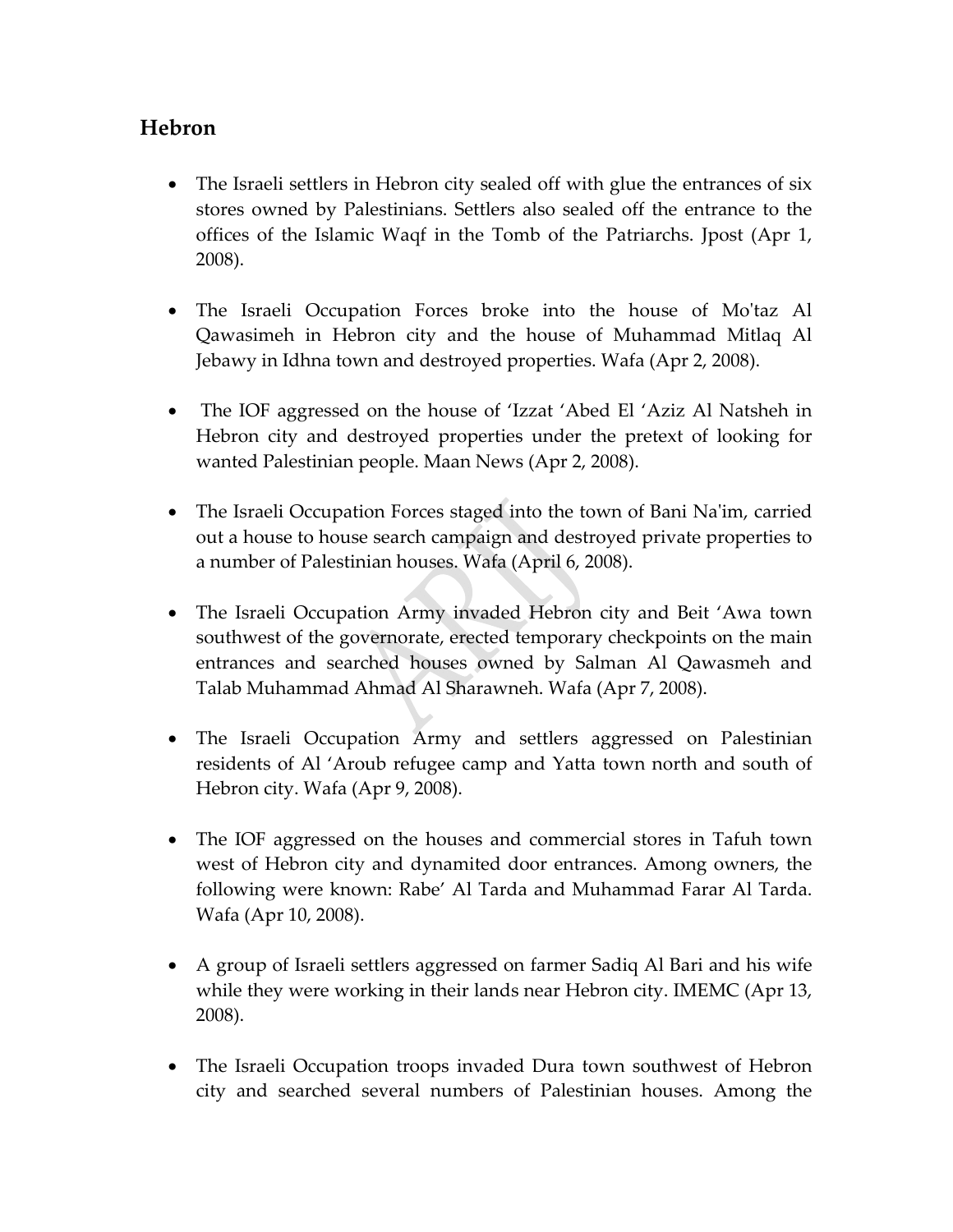owners, the following were known: Amin Al Wihwaj and Nayef Al Rejoub. Wafa (Apr 14, 2008).

- The Israeli Occupation Forces broke into the house of Mahmoud Muhammad Hassan Al Fasfous in Dura town to the south of Hebron city and destroyed properties. Wafa (Apr 14, 2008).
- The Israeli Occupation troops invaded Hebron city and Beit Kahel town northwest of the Governorate and searched 'Ali Al Baka' Mosque and the houses of Fathi Hassan Al Zuhur, Talal Muhammad 'Abed El Muhsin Al 'Asafreh, 'Eiz El Din Khalil Al 'Atawneh and Muhammad Zahran Al Zuhur. Wafa (Apr 15, 2008).
- The Israeli Occupation Forces broke into Al Rahma Bakery which belongs to the Islamic Charity Society and confiscated properties after dynamiting all entrances. Wafa (Apr 15, 2008).
- The Israeli Occupation Forces broke into the house of the Palestinian Waqf Minister Nayef Al Rejoub in Hebron city, causing loses and damages to the properties. Quds (Apr 17, 2008).
- The Israeli Occupation Army evacuated one caravan in Negohot outpost south of Hebron preparing it for demolition. IBA (Apr 19, 2008).
- The Israeli Occupation Forces invaded Suq Al Huda in the central Hebron city and handed out owners of commercial shops and offices written notices ordering the evacuation and closure of those shops and offices within two days time. PCHRGAZA & Wafa (Apr 19, 2008).
- The Israeli Occupation Army closed Al Ibrahimi Mosque in Hebron city and forced four Palestinian owners to close their commercial stores in the old city in an attempt to provide protection for Israeli settlers celebrating the Passover. Wafa (Apr 21, 2008).
- The Israeli Occupation Army took over several numbers of Palestinian houses in Hebron city and turned them into military sites. Among the owners, the following were known: Sa'di 'Abed El Rahim Al Qawasmi, Al Sha'rawi building and Walid Fanun. Wafa (Apr 23, 2008).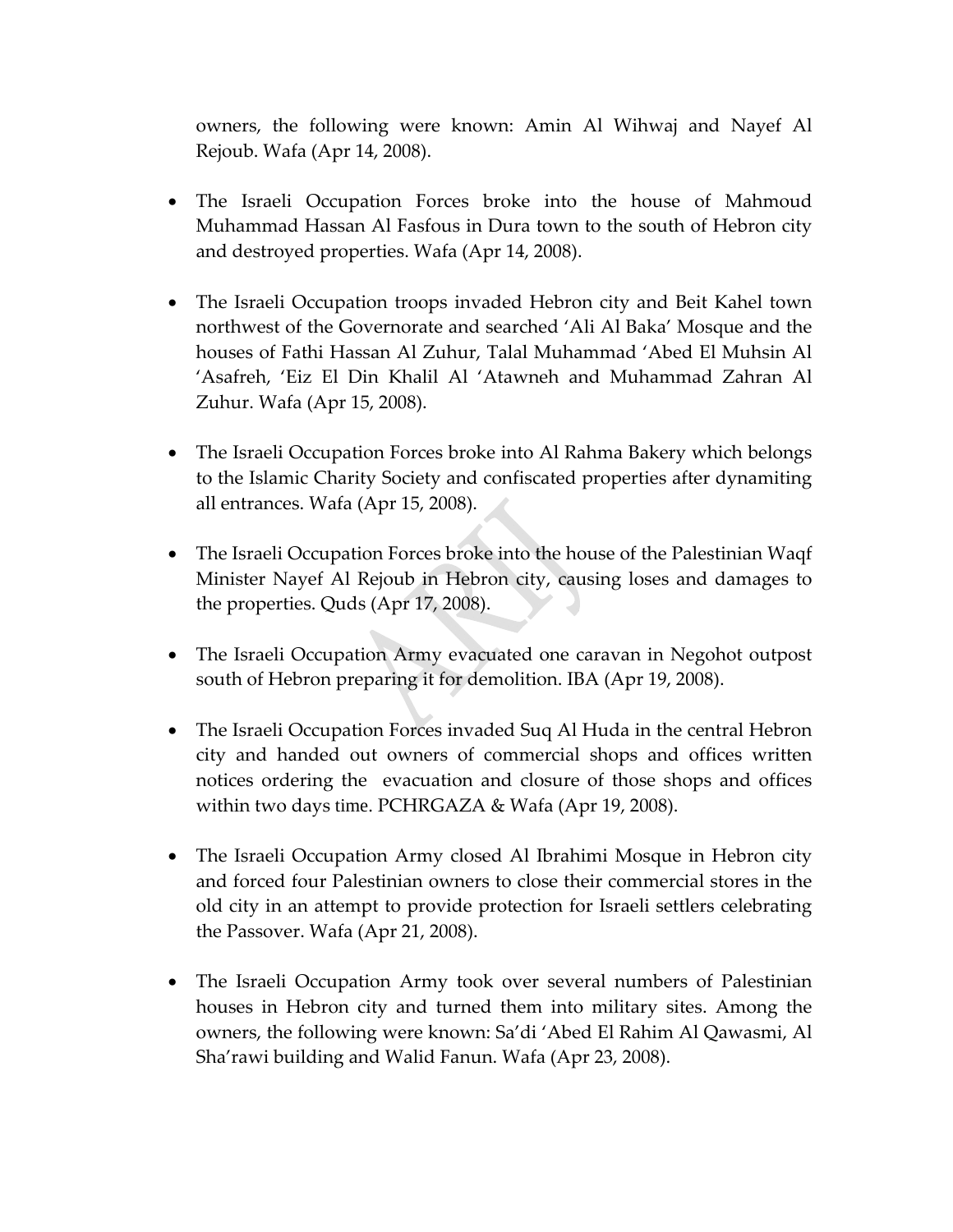- The Israeli occupation Forces staged into Al Salam Street in Hebron city and broke into two Palestinian houses owned by Muhammad and Ahmad Misk. IOF also broke into the houses of Jibreal Al ʹAjarmeh and Tuʹmeh Salem Al ʹAdam in Beit Ula town northwest of Hebron city. Wafa (April 24, 2008).
- The IOF broke into a Sewing company which belongs to the Islamic Charity in Al Salam Street in Hebron city and gave workers one day to evacuate it preparing for its confiscation. Wafa (Apr 26, 2008).
- The Israeli occupation Forces aggressed on Baha' El Din Fayad Izreqat house in Al Basa Street, confiscated properties and caused damages; in addition, the IOF aggressed on the houses of Hisham and Khalid 'Abed Shindi in Dura town and caused loses after detaining residents in one room. Whereby, in Adh Dhahiriya town, the IOF broke into a garage owned by Rami Mahmoud Na'imi and destroyed properties and cars. Wafa (Apr 29, 2008).
- A Group of Israeli settlers from Qiryat Arba' settlement aggressed on Palestinian houses and cars in Wadi Al Nasara, Al Hasin, Al Ras, Jabal Jouhar and Jaber neighborhoods causing extensive loses to the properties. Among the owners, the following were known: Muhammad Ayoub Jaber, Kayed & Ghaleb MAnsour Al Ja'bary, Naser & Suleiman Fahed Al Ja'bary, Mazen Muhammad Rabi' Al Ja'bary and houses owned by Da'na family. Wafa (Apr 29, 2008).
- The Israeli Occupation Forces aggressed on Palestinian houses in Zeav area southeast of Yatta town and carried out house to house search. In addition, the IOF erected temporary checkpoints at the main entrances of the towns and villages of Hebron Governorate, detaining residents for hours. Wafa (Apr 30, 2008).
- The Israeli settlers plan to evacuate Yatir outpost southwest of Hebron city in order to give them permits to build in other legal outposts as they claim. Quds (Apr 30, 2008).
- The Israeli Occupation Authorities handed out residents of Beit 'Awwa town southwest of Heron city military warnings to demolish six Palestinian houses and water well under the pretext of being unlicensed. Houses belong to Musa, Muhammad, 'Abed El Rahman Tah Al Sweity,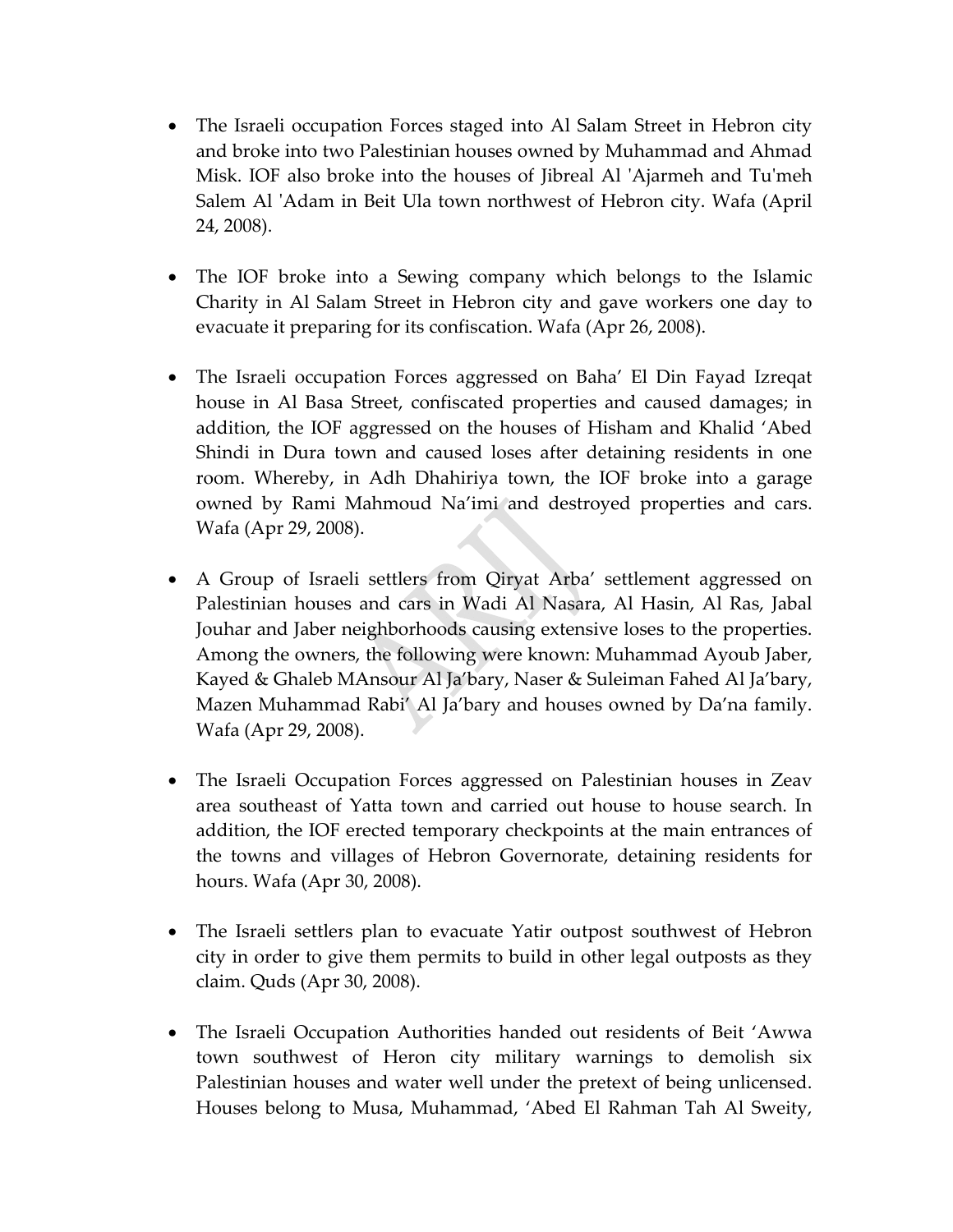Nael Yousef Hussein Al Sweity, Rajeh 'Abed El 'Aziz Muhammad Al Sweity, Haytham 'Abed El Hadi 'Ali Al Sweity and Tah Hassan Al Sweity. Wafa (Apr 30, 2008).

#### **Nablus**

- The Israeli Occupation Army staged into Marda village southwest of Nablus city and took over the house of 'Abed El Karim Ibdah and turned it into military site. In addition, the IOF closed the Iron Gate in the village and hindered Palestinian access. Quds (Apr 1, 2008).
- The Israeli settlers of Rachel aggressed on 'Ezat Jaber Al Khatib from Qaryout village south of Nablus city while he was working in his agricultural land. Quds (Apr 1, 2008).
- A group of Israeli settlers aggressed on Al Juneidy agricultural nursery in Deir Sharaf village west of Nablus city and destroyed plants and seedlings. Wafa (Apr 4, 2008).
- The Israeli Occupation Forces invaded Nablus city and searched houses and demolished properties after forcing all dwellers including children and women to evacuate them under the threat of weapons. Quds (Apr 5, 2008).
- The Israeli Occupation Army invaded Nablus city and searched tens of Palestinian houses and destroyed properties; among the families, the following were known: Al Masry, 'Ebeid and Al Ashqar. In addition, the IOF staged into Burqa village north of Nablus city and searched houses causing panic to residents. Quds (Apr 9, 2008).
- The IOF closed Huwwara and Za'tara checkpoints south of Nablus city and barred Palestinian access. In addition, the Israeli settlers attacked Palestinian houses in Huwwara town causing loses. Maan News (Apr 13, 2008).
- More than 16 Israeli vehicles invaded Balata refugee camp under heavy barrage of gunfire and searched houses. Quds (Apr 13, 2008).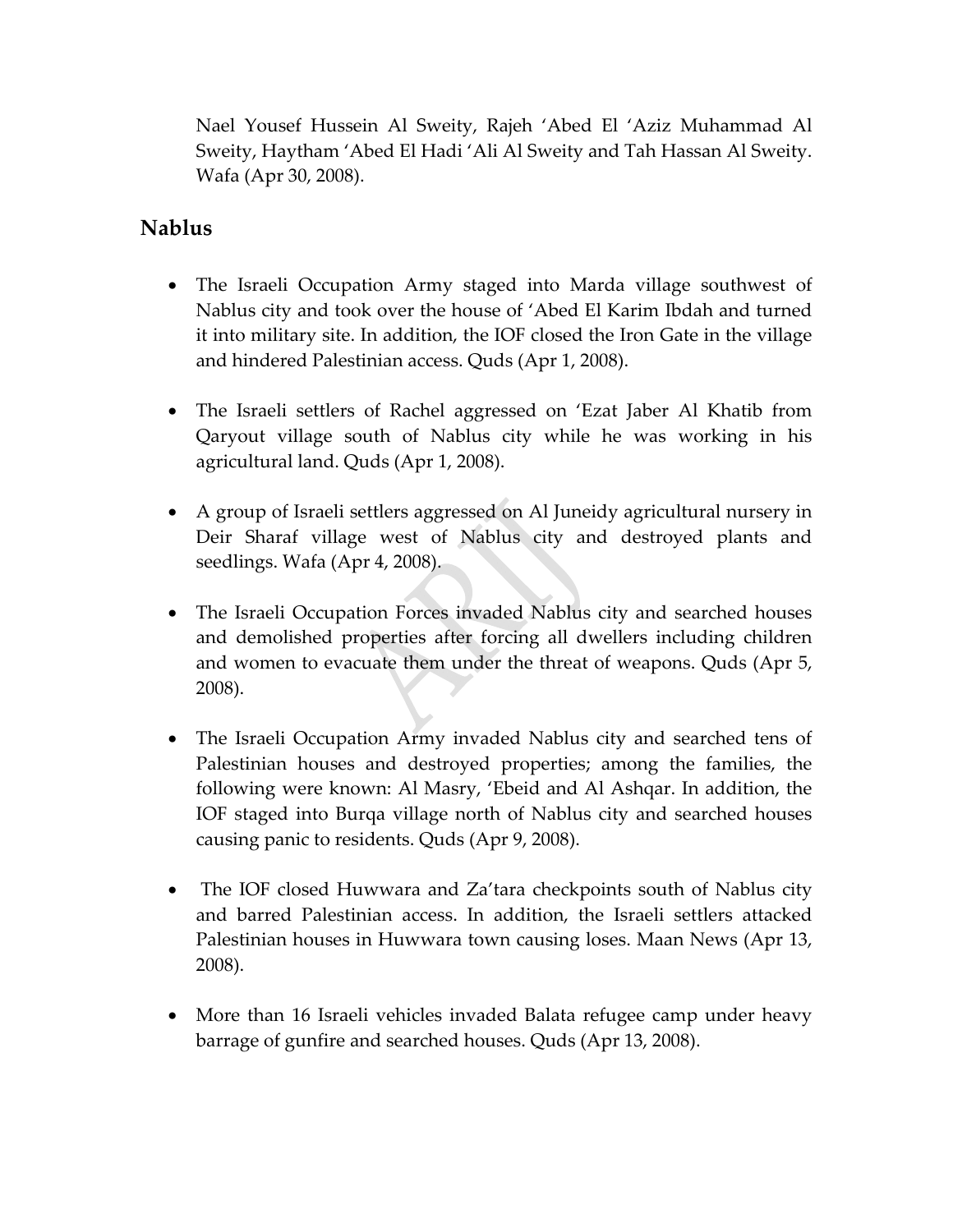- The Israeli settlers of Gilad outpost aggressed on Palestinian lands in 'Ein Ghazal area near Tel village southwest of Nablus city, uprooted Olive, Almond and Apple trees and damaged lands. PNN & Quds (Apr 14, 2008).
- The Israeli Occupation Army staged into Sura village west of Nablus city under heavy barrage of gunfire and dynamited the main electricity generator. Wafa (Apr 14, 2008).
- The Israeli Occupation bulldozers razed more than 4 dunums of lands in the area around Huwwra checkpoint south of Nablus city. Quds (Apr 18, 2008).
- Dozens of young Israeli men and women hiked through Huwwara village Huwwara south of Nablus city in a way to restore a Jewish presence in areas where "Jews had not set foot for decades" as stated by Meir Betler the activist of land faithful of Israel. Israel National News (Apr 19, 2008).
- The Israeli Occupation Forces closed Beit Lid checkpoint west of Nablus city and forced residents to walk for more than 4 kilometers to reach ʹEnab checkpoint at the eastern entrance of Tulkarm city. In addition, the Israeli settlers tried to reach the evacuated Homesh settlement north of Nablus city in an attempt to celebrate the Passover. Wafa (Apr 20, 2008).
- The Israeli Occupation bulldozers continued razing lands near Huwwara checkpoint to the south of Nablus city to reach 7 dunums of lands. Wafa (Apr 21, 2008).
- The Israeli Civil Administration handed out residents of Duma village south of Nablus city military warnings to demolish nine houses under the pretext of being unlicensed. Houses belong to: Nahil Muhammad Khalil Dawabsheh, Adeeb 'Abed El Raziq Dawabsheh, Suleiman Hassan Dawabsheh, Ma'rouf Hussein Salawdeh, Osama 'Ali Dawabsheh, Iyad Fahmi Dawabsheh, Ahmad Hussein Salawdeh, Muhammad 'Abed El Raziq Dawabsheh and Hussein Hassan Dawabsheh. Wafa (Apr 23, 2008).
- The Israeli Occupation Authorities agreed on partially opening checkpoint number (17) located between Nablus city and 'Asera Al Shamaliya village from 6:00 a.m till 10:00 p.m. The checkpoint will only be opened for vehicular movement. Quds (Apr 27, 2008).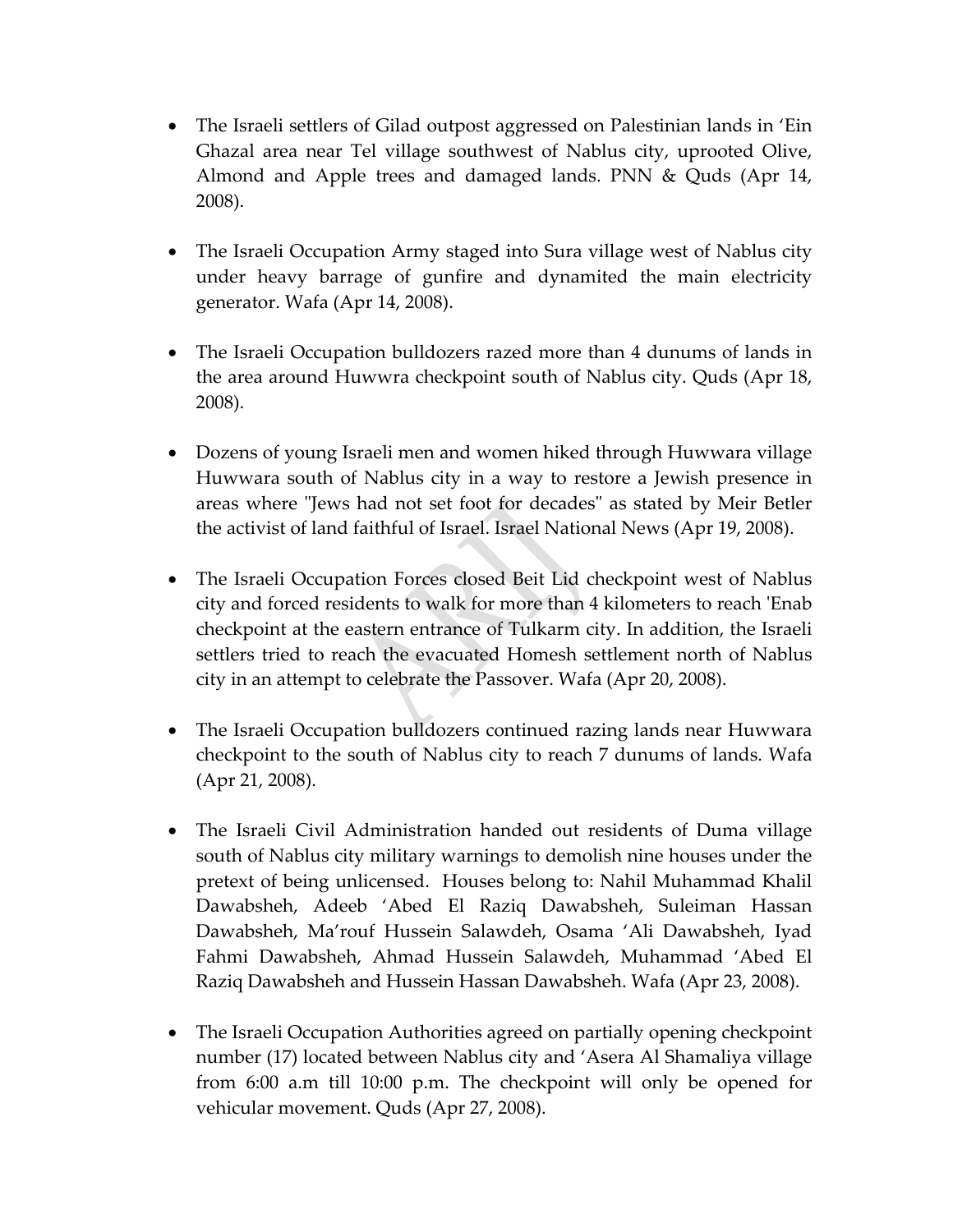• The Israeli Occupation Troops erected a temporary checkpoint near al Lubban village south of Nablus city and detained Palestinian cars for long hours. Wafa (Apr 30, 2008).

### **Tulkarm**

- The IOF staged into Al Shweika and Irtah outskirts north and south of Tulkarm city and searched the houses of Munther Ikbariya and Muhammad Abu Zahra. Wafa (Apr 2, 2008).
- The Israeli Occupation troops staged into Ramin town east of Tulkarm city and searched the houses of Sakhr 'Abed El Karim Suleiman, Muhammad Ahmad Suleiman, Muhammad Nasim Zeidan, Fathi Sari Suleiman and Amjad 'Adnan Suleiman. Wafa (Apr 10, 2008).
- The Israeli Occupation Authorities handed out residents of Nazlet Issa village north of Tulkarm military warnings to demolish commercial stores and a house under the pretext of being built without licenses and due to their location close to the Segregation Wall path. Stores are owned by 'Abed El Rahim Muhammad Yousef Shawarib (9 stores with an area of 450 m²), 'Abed Allah Muhammad Yousef Shawarib (5 stores with an area of 200 m²) and 'Awny Muahmmad 'Abed Allah Hussein (a house with an area of 140 m²). Maan News (Apr 12, 2008).
- The Israeli Occupation Army closed Khirbet Jubara agricultural Iron Gate and hindered landowners of Al Ras village from accessing their agricultural lands located behind the Segregation Wall path. Quds (Apr 19, 2008).
- The Israeli Occupation Authorities freed wild pigs on the lands of Jamel Mahmoud in Al Ras village south of Tulkarm city and caused damages to his fields which are cultivated with Wheat. Pigs were freed from the settlement of Sal'it which is established on lands of Al Ras, Kafr Sur south of Tulkarem city. Palestinian farmers pointed out that this is another tool used by the Israeli Occupation Authorities to drive Palestinians out of their isolated lands behind the Israeli Segregation Wall. Wafa (Apr 23, 2008).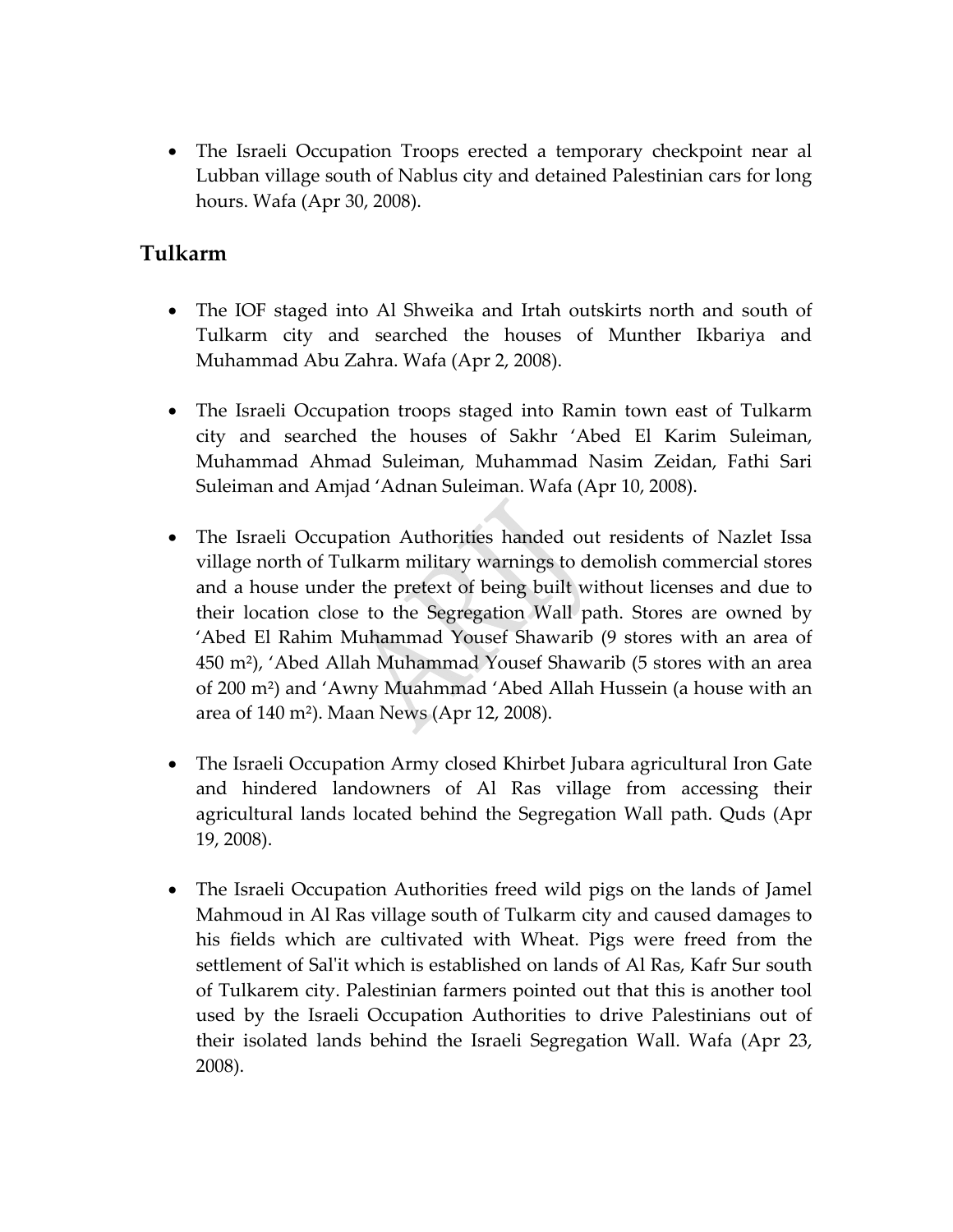• The Israeli Occupation Forces surrounded the house of Mo'min Al Nabresy in Idnaba outskirt east of Tulkarm city and searched it causing a state of panic to residents. Wafa (Apr 29, 2008).

## **Qalqilyah**

- The Israeli Occupation Army staged into Qalqilyah city and closed several societies such as the library of Qalqilyah Municipality, the Islamic club, Abu Bakr Al Sediq and Abu Timya Mosques, Al Hutary supermarket and Al Nur printer and confiscated properties. In addition, the IOF searched the houses of Asma Hamuda Shraym, Muhammad Amin Al J'ady, Nimr 'Edwan and Anna 'Amer. Wafa (Apr 9, 2008).
- Group of Israeli settlers attacked the Palestinian houses located on Qalqilyah‐ Nablus roadway and caused damages to the properties. Maan News (Apr 13, 2008).
- The Israeli settlers of Havat Gilʹad outpost in Qalqilyah governorate aggressed on the lands of Palestinian farmers in Jit village and uprooted 1430 Olive seedlings owned by Sayel Yameen, Khalil Muhammad Darwish Siddeh, Emad Muhammad Darwish Siddeh, Jameel Hasan Khader, Muhammad & Ahmad Hussein Abu Baker and Jamal 'Irman. (Jit Village Council & ARIJ (Apr 24, 2008).
- The Israeli Occupation Forces staged into Kafr Qaddum village northeast of Qalqiliya city and searched the houses of Wisam Ishtawiy and Ahmad Jum'a. Wafa (Apr 27, 2008).

## **Jerusalem**

- The Israeli Occupation bulldozers razed 2.5 dunums of lands owned by Barakat family in Al Sheikh Jarrah neighborhood in Jerusalem city under the pretext of being rented by the custody Absentee law. PNN (Apr 2, 2008).
- The Israeli Ministry of Defense barred residents of Sur Bahir and Umm Tuba towns East of Jerusalem city from accessing Mazmuria Terminal south of Jerusalem city near Beit Sahour city and limited the access to Israeli settlers coming from Jerusalem to access settlements located east of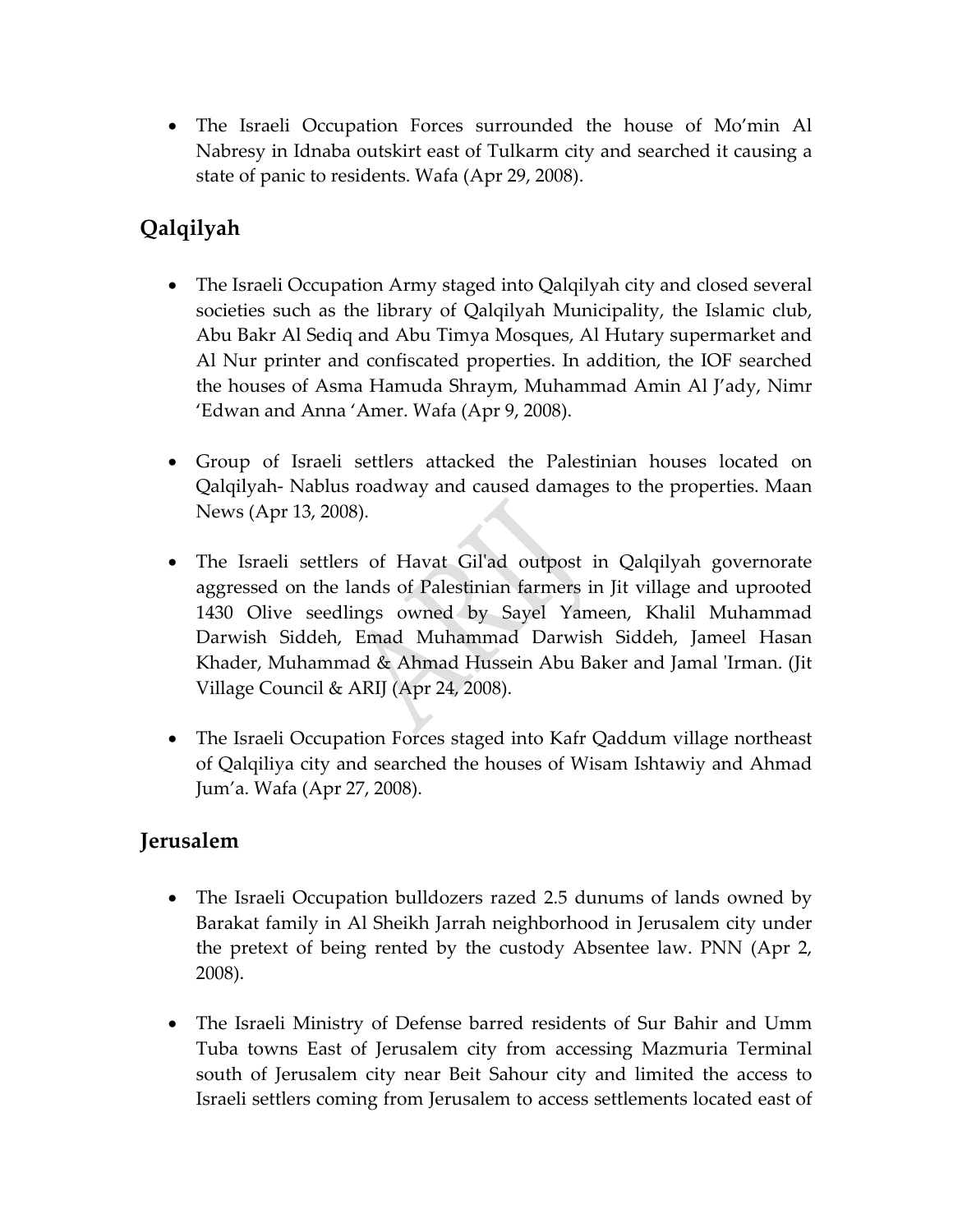Beit Sahour ciuty such as Tequ' and Nikodim and vice versa. Quds (Apr 3, 2008).

- The Israeli Occupation bulldozers demolished two apartments (200 m<sup>2</sup>) each) in 'Anata town east of Jerusalem city owned by Hassan Hamdan and his son under the pretext of being unlicensed. (Apr 4, 2008).
- The Israeli Central Court of Jerusalem postponed the evacuation of 27 Palestinian houses in Al Sheikh Jarrah neighborhood in an attempt to construct a new Israeli neighborhood comprising of 200 housing units. It is worth mentioning that Israeli companies claim ownership of the lands where the neighborhood planned to be constructed while lands belong to resident Salman Darwesh Hijazy who has legal documents that prove his ownership of the land. Quds (Apr 8, 2008).
- The Israeli Occupation bulldozers demolished the house of Shuman family (160 m²) in Beit Hanina neighborhood under the pretext of being unlicensed. The demolition process has displaced six dwellers. PNN & Quds (Apr 9, 2008).
- Part of Mahmoud's 'Abed El Raziq 'Asileh house along with the yard were destroyed in 'Asileh neighborhood near the Dung Gate in the old city of Jerusalem due to the Israeli excavation works taking place underneath the Palestinian houses in the old city. Quds (Apr 11, 2008).
- The Israeli Occupation bulldozers demolished the house of Yunis Muhammad Sbeih (80 m²) in Al Salam outskirt near Shu'fat refugee camp northeast of Jerusalem city conducted under the pretext of being unlicensed and due to its location close to the Segregation Wall path. Wafa & Quds (Apr 14, 2008).
- Employees of Jerusalem Municipality broke into the house of Muhammad Zahayka in Jabal Al Mukabbir neighborhood southeast of Jerusalem city in an attempt to collect NIS 40,000 for the Arnona Tax which he had to pay 20 years ago as claimed. Quds (Apr 16, 2008).
- The Israeli bulldozers razed vast areas of lands planted with Olives and Almonds in Al Jib village northwest of Jerusalem city for the construction of the Israeli Segregation Wall. Wafa (Apr 16, 2008).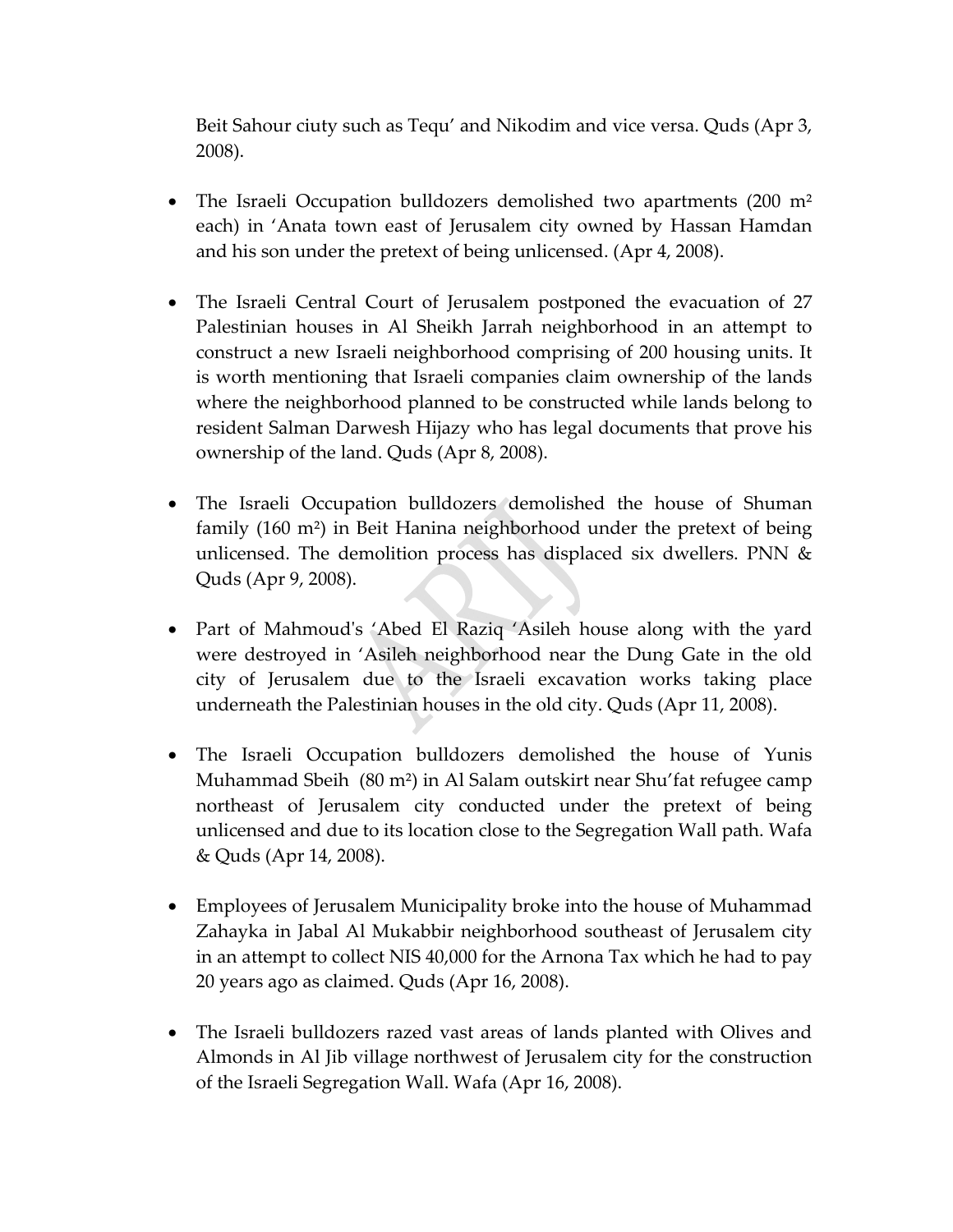- The Israeli Occupation Forces broke into the house of Ibrahim Misleh in Qalandiya refugee camp and destroyed properties. Quds (Apr 19, 2008).
- The Israeli Mayor of Jerusalem Municipality, Uri Lupolianski, is planning to enlist world Jewry in a fund‐raising drive for East Jerusalemʹs Arabs, in a bid to counter Hamas influence in local schools. Haaretz (Apr 19, 2008).
- The Israeli Regional Committee endorsed the construction of a new neighborhood (Ma'ale Devid) comprising of 110 new housing units and six Israeli organizations over 10 dunums of lands in Ras Al 'Amoud neighborhood. In addition, Jerusalem Municipality announced it's willing to build 400 housing units out of 11000 on Qalandyia lands. Quds (Apr 21, 2008).
- The Israeli Occupation Army broke into Asrana office owned by Munqth Abu Rumi in Jerusalem city, causing extensive damages to the properties. later on time, the IOF broke into the houses of Fida' Musa Abu Rumi, Mukafih Musa Abu Rumi and Mujed Musa Abu Rumi in Al 'Izarriya town, causing loses to the properties too. PNN (Apr 22, 2008).
- A Jewish right-wing organization called "Fund for Lands of Israel ' plans to seize 1150 dunums of Palestinian land, north of Jerusalem, in the industrial area known asʹ Atarotʹ, built on lands of the two Palestinian villages of Bir Nabala and Al Judera. The organization called on activists to march towards the area on the  $18<sup>th</sup>$  of May 2008 which marks the anniversary of "60 years" on the evacuation of the town on May 17, 1948. The Organization also claimed the possession of 'land ownership papers'' to seize 300 dunums out of 1150 dunums slated for seizure, upon which, 10 dunums are threatened to be seized next May out of 35 dunums of a land located on the 'Palestinian side' of the Israeli segregation wall surrounding the city of Jerusalem. Haaretz (Apr 22, 2008).
- A new "three-storey Jewish luxury museum" is being built opposite to the walling Wall in Jerusalem city at a cost of \$ 20 millions. Quds (Apr 23, 2008).
- Israeli Right- wing settlers will take up residence in a number of buildings in Ras Al 'Amoud neighborhood, among which is the Police Station headquarters which will be transferred to the E1 area in the next few days. The settlers filed a request with the Jerusalem Planning and Construction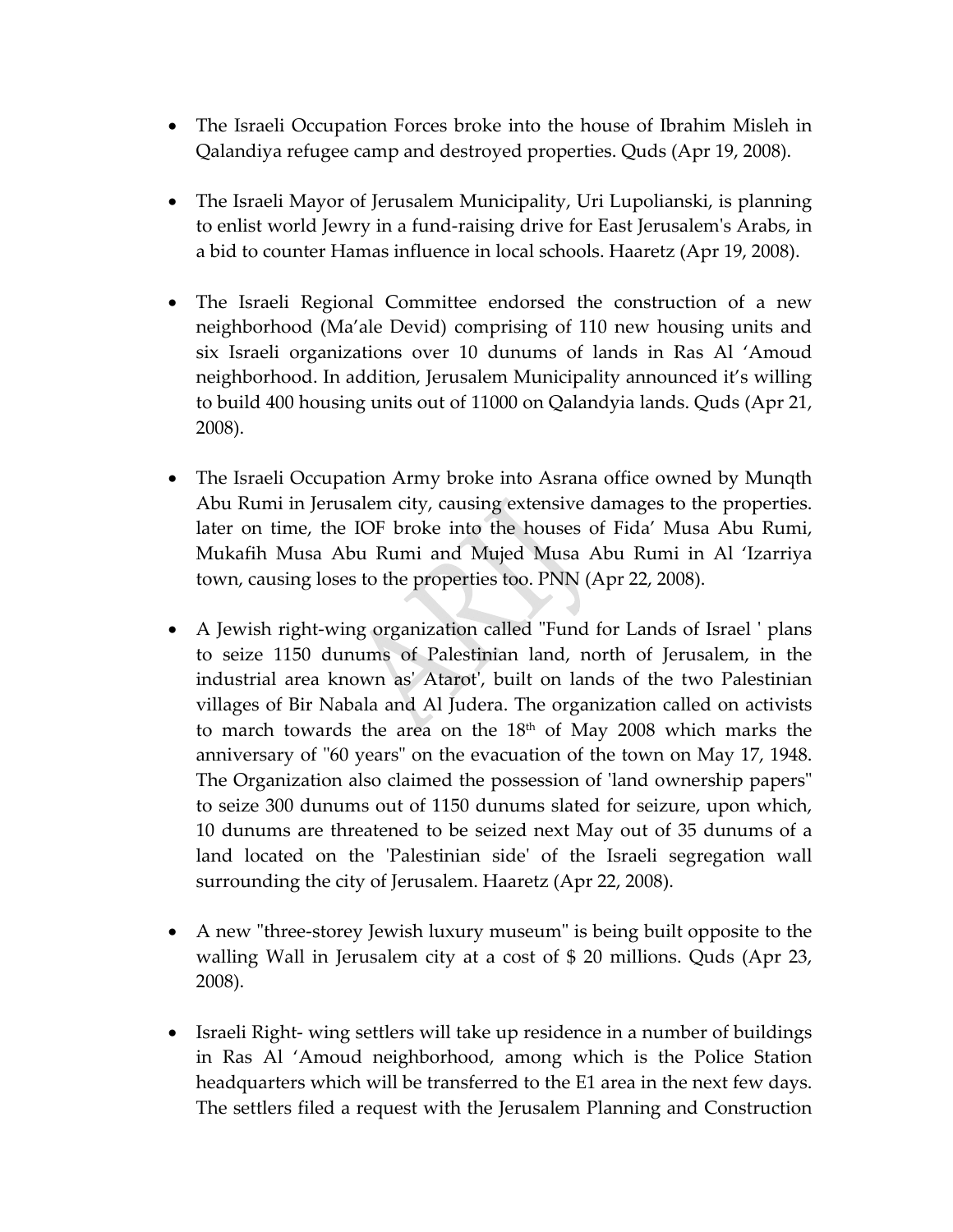Committee a few days ago to approve the construction of a new neighborhood comprising of 110 housing units on the vacated site. Haaretz (Apr 28, 2008).

• Jerusalem Municipality forced resident Khalid Muhammad Al Sayad in Al Sahl area in At Tur neighborhood to demolish 30 m² of his 130 m² house for being built without a building permit. Quds (Apr 29, 2008).

## **Jericho**

- The Israeli Occupation Army broke into the house of 'Ammar 'Abed El Karim Sawafta in Bardala village in the northern valleys and aggressed on his wife after destroying house properties. Wafa (Apr 9, 2008).
- The Israeli Occupation Forces invaded Al 'Auja town north of Jericho Governorate and forced owners to close their commercial stores located on bypass road # 90. Wafa (Apr 9, 2008).

## **Salfit**

- The Israeli Occupation Army invaded Marda village north of Salfit city and took over the house of Nisfat Al Khufash turning it into a military site. Wafa (Apr 14, 2008).
- The Israeli settlers destroyed more than 200 Olive seedlings owned by Haytham Hassan Mustafa Mansour in Wadi Qana area in Deir Istya village, causing extensive loses to the lands. Deir Istya Village Council & ARIJ (Apr 17, 2008).
- The Israeli Occupation Forces staged into Marda village north of Salfit and took over the house of Hazim Ibrahim Ibdah, turning it into a military post. Wafa (Apr 22, 2008).
- The Israeli Occupation Bulldozers demolished the only swimming pool in Ya'ir Farm (Outpost) in Salfit Governorate. Ma'arev (Apr 30, 2008).

#### **Others**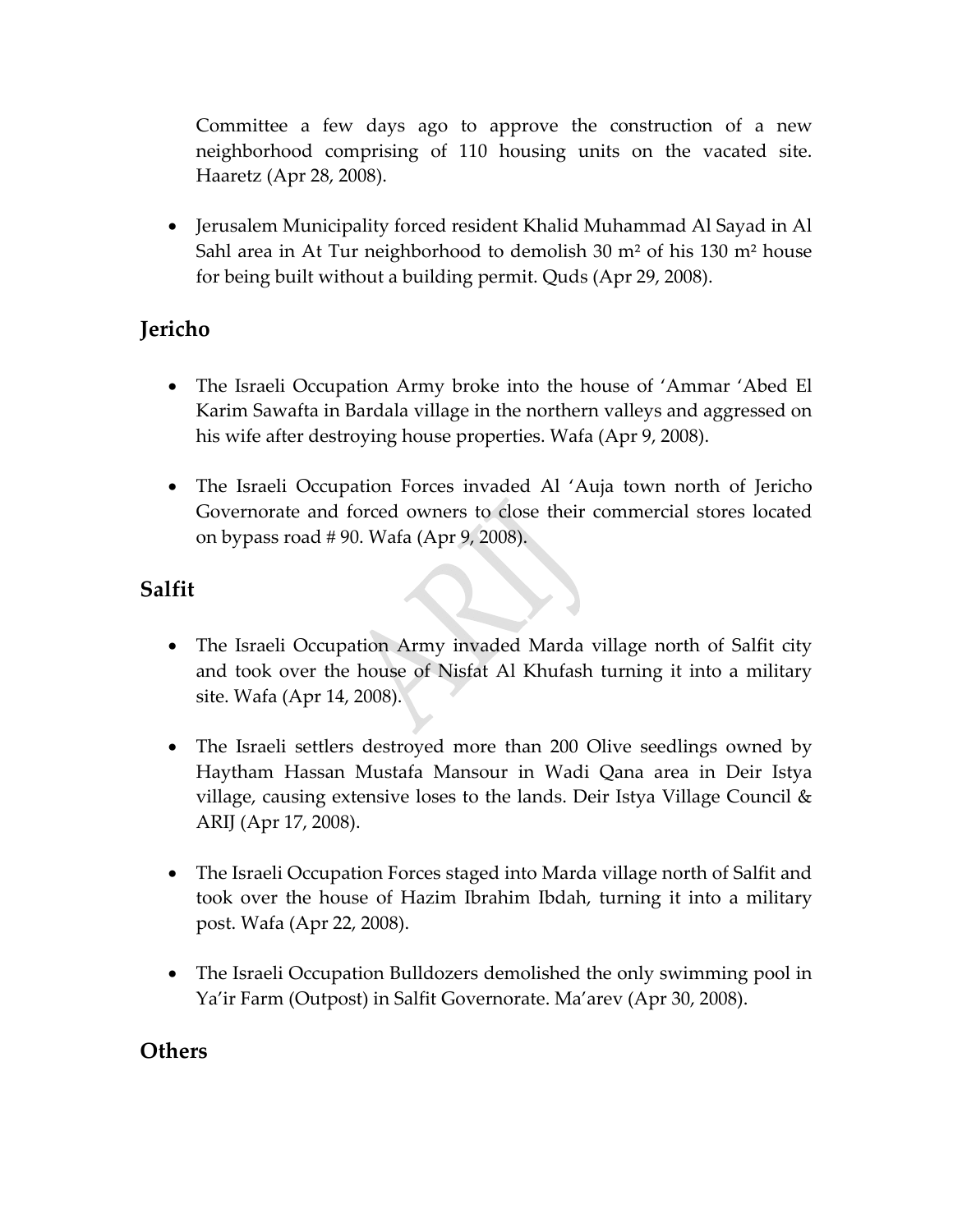- The Israeli Occupation Army evacuated three Israeli checkpoints, two around Jericho area while the third is located near Rimmonim settlement east of Ramallah city. Quds (Apr 1, 2008).
- The Israeli Occupation bulldozers demolished two houses owned by Al Tarabin family in the unrecognized village of Tarabin Al San' in the Negev for being built without licenses. Wafa (Apr 2, 2008).
- The Israeli Ministry of Housing and Construction demolished 13 tents, 4 houses made of of barracks and 6 animal sheds in Tawel Abu Grul village in the Negev. Arabs48 (Apr 2, 2008).
- The Israeli Ministry of Housing and Construction announced about a new plan holding # (388) to transfer Harish settlement near the Palestinian village of Wadi 'Ara into a city comprising of 22000 housing units in an attempt to settle 130,000 Israeli settlers. Arabs48 (Apr 2, 2008).
- The Israeli Land Administration accompanied by the Israeli Army demolished two houses in Al Lud city which belong to Al Khawaja family for not having building permits as they claim. Quds (Apr 5, 2008).
- The Council of Jewish Communities in the West Bank and Gaza (Yesha) quietly evacuated the illegal outpost of Mevo Horon North as part of a deal with the Israeli Defense Ministry and as an exchange for new building permits to build a new neighborhood and industrial zone in nearby Mevo Horon settlement and permits to construct a new neighborhood in Bracha settlement in Nablus. Twenty families were living in the outpost, which is located near Modi'in Illit Settlement. Jpost & Ma'arev (15, 2008).
- The Israeli Ministry of Building and Construction issued tenders for 48 new housing units in the northern West Bank settlement of Ariel and 52 more in the settlement of Elkana. It is worth pointing out that the Israeli Defense Ministry approved the construction of the unit's months ago. Haaretz (Apr 18, 2008).
- The Israeli Reconciliation Court agreed on demolishing the house of 'Ali Shaqur in the unrecognized village of Al Rumihat for not being licensed. Wafa (Apr 30, 2008).